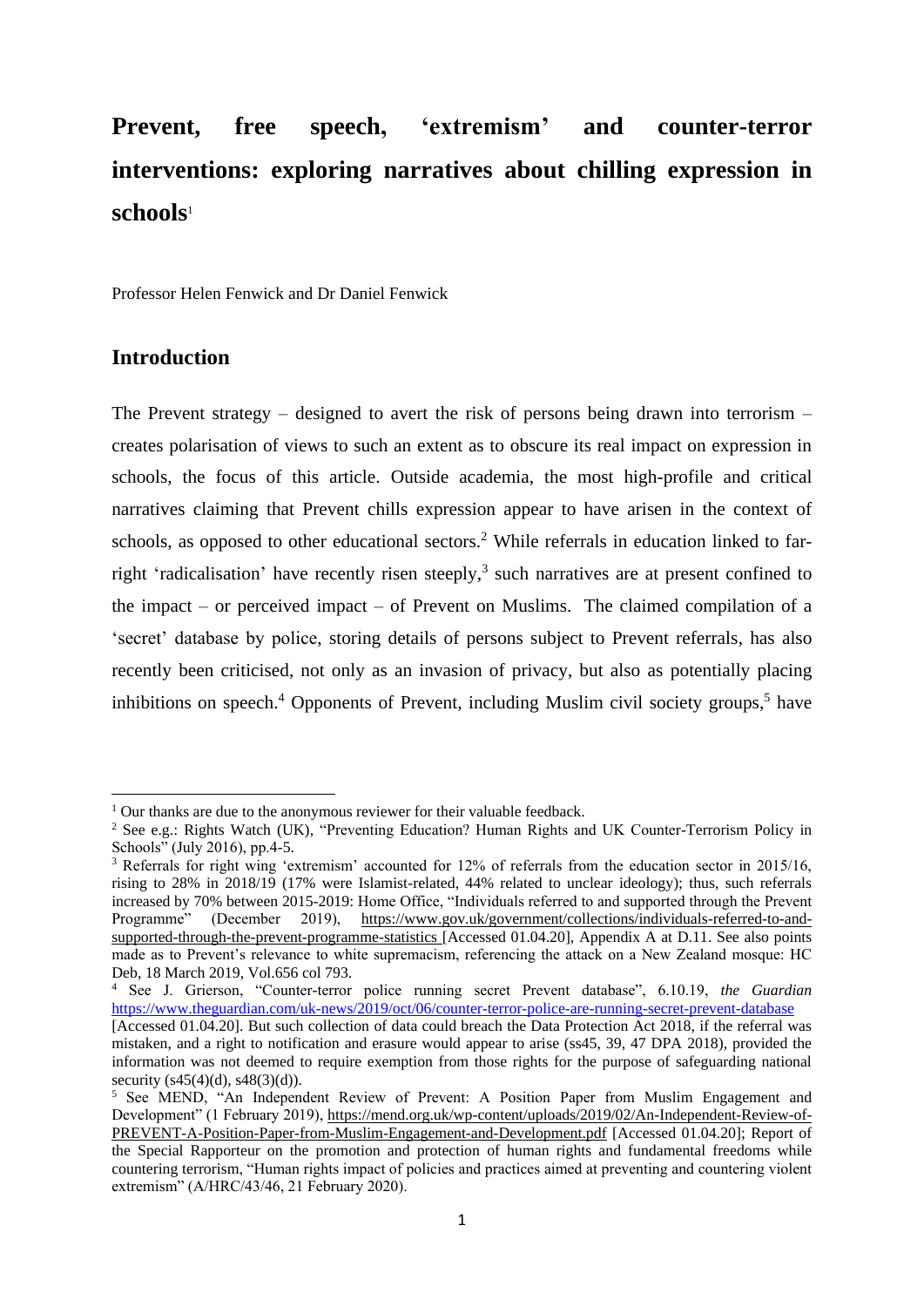<span id="page-1-3"></span><span id="page-1-1"></span>drawn upon such criticisms to argue that Prevent normalises Islamophobia<sup>6</sup> and as applied in schools is akin to a totalitarian measure intended to monitor Muslim pupils' speech for ideological compliance with 'British' values.<sup>7</sup> Proponents, in contrast, claim that the impact of Prevent on free speech in schools $8$  is greatly exaggerated by its critics, and dispute its characterisation as a strategy targeting Muslim pupils generally,<sup>9</sup> while it has also been suggested that some hyperbolic criticisms of Prevent are attributable to an anti-Prevent lobby that is itself associated with 'extremism'. 10

<span id="page-1-2"></span>It was clear from the inception of Prevent that the goals of countering 'extremism' and 'radicalisation' by promoting 'British' values had the potential to conflict with the goal of achieving free debate about political, cultural or religious grievances linked to terrorism,<sup>11</sup> potentially chilling expression. In exploring that possibility below, the efforts of the domestic courts recently, and of the ECtHR to interpret and balance these goals constructively in a manner that is compatible with Article 10 ECHR,<sup>12</sup> will be found to be relevant to the complex speech environment in schools, which is subject to a range of existing duties supporting critical thinking and plural debate on moral, religious and political issues. An independent review of Prevent pursuant to a 2019 statutory commitment<sup>13</sup> is underway,<sup>14</sup> although it itself is currently mired in controversy,<sup>15</sup> so the determinations embarked on

<span id="page-1-0"></span><sup>6</sup> See: M. Versi, "Concerns on Prevent: Meeting between David Anderson QC and the MCB" (Muslim Council of Britain 2015) [https://www.mcb.org.uk/wp-content/uploads/2015/10/20150803-Case-studies-about-](https://www.mcb.org.uk/wp-content/uploads/2015/10/20150803-Case-studies-about-Prevent.pdf)[Prevent.pdf](https://www.mcb.org.uk/wp-content/uploads/2015/10/20150803-Case-studies-about-Prevent.pdf) [Accessed 01.04.20]; Rupa Huq MP, Public Bill Committee, "Counter-terrorism and Border Security Bill" (10 July 2018, Bill 219, 2017–2019) pp.136-139.

<sup>&</sup>lt;sup>7</sup> CAGE Advocacy, "Beyond Prevent" (CAGE, 2020), [www.cage.ngo/product/beyond-prevent-a-real](http://www.cage.ngo/product/beyond-prevent-a-real-alternative-to-securitised-policies)[alternative-to-securitised-policies,](http://www.cage.ngo/product/beyond-prevent-a-real-alternative-to-securitised-policies) p.26; J. Mohammed and A. Siddiqui, "The PREVENT strategy: A cradle to grave police-state" (CAGE, 2013), [www.cage.ngo/prevent-strategy-cradle-grave-police-state](http://www.cage.ngo/prevent-strategy-cradle-grave-police-state) Concerns are not limited to Islamic activist groups: W. Armbrust "Prevent", free speech and anti-semitism' (Opendemocracy, 15 April 2017),<https://www.opendemocracy.net/en/prevent-free-speech-and-antisemitism/> [All accessed 01.04.20].

<sup>&</sup>lt;sup>8</sup> The term 'schools' will be used to refer to maintained primary and secondary schools (those controlled by Local Education Authorities), academies (defined in the Academies Act 2010 s1A, and funded by the DfE pursuant to an Academy agreement), and private independent schools.

<sup>9</sup> See: Ben Wallace, Public Bill Committee, 'Counter-terrorism and Border Security Bill' PBC (10 July 2018, Bill 219, 2017–2019) pp.144-146; S. Greer and L. Bell, "Counter-terrorist law in British universities: a review of the 'prevent' debate" [2018] P.L. 84.

<sup>&</sup>lt;sup>10</sup> See e.g. R. Sutton, "Myths and Misunderstandings: Understanding Opposition to The Prevent Strategy" (Henry Jackson Society, September 2016) [http://henryjacksonsociety.org/wp-content/uploads/2016/10/Myths](http://henryjacksonsociety.org/wp-content/uploads/2016/10/Myths-and-Misunderstandings-PREVENT-Report-Final-29.09.2016.pdf)[and-Misunderstandings-PREVENT-Report-Final-29.09.2016.pdf](http://henryjacksonsociety.org/wp-content/uploads/2016/10/Myths-and-Misunderstandings-PREVENT-Report-Final-29.09.2016.pdf) [Accessed 01.04.20], p.2.

<sup>&</sup>lt;sup>11</sup> DfE, "The Prevent duty: Departmental advice for schools and childcare providers" ('DA') (June 2015), [https://assets.publishing.service.gov.uk/government/uploads/system/uploads/attachment\\_data/file/439598/preve](https://assets.publishing.service.gov.uk/government/uploads/system/uploads/attachment_data/file/439598/prevent-duty-departmental-advice-v6.pdf) [nt-duty-departmental-advice-v6.pdf](https://assets.publishing.service.gov.uk/government/uploads/system/uploads/attachment_data/file/439598/prevent-duty-departmental-advice-v6.pdf) [Accessed 01.04.20], p.8.

 $\frac{12}{12}$  Applicable to state sector schools under ss6 and 2 Human Rights Act.

<sup>&</sup>lt;sup>13</sup> In s20(8) Counter-terrorism and Border Security Act 2019.

<sup>&</sup>lt;sup>14</sup> See Gov.uk, Independent Review of Prevent, 16.9.19, up-dated 20.12.19.

<sup>&</sup>lt;sup>15</sup> Lord Carlile was required to stand down as the Independent reviewer due to a threatened judicial review challenge from Rights Watch on grounds of an alleged lack of independence: Rights Watch (UK), "Government removes Lord Carlile as Prevent reviewer conceding RWUKs legal challenge to his independence" 20.12.19, *the*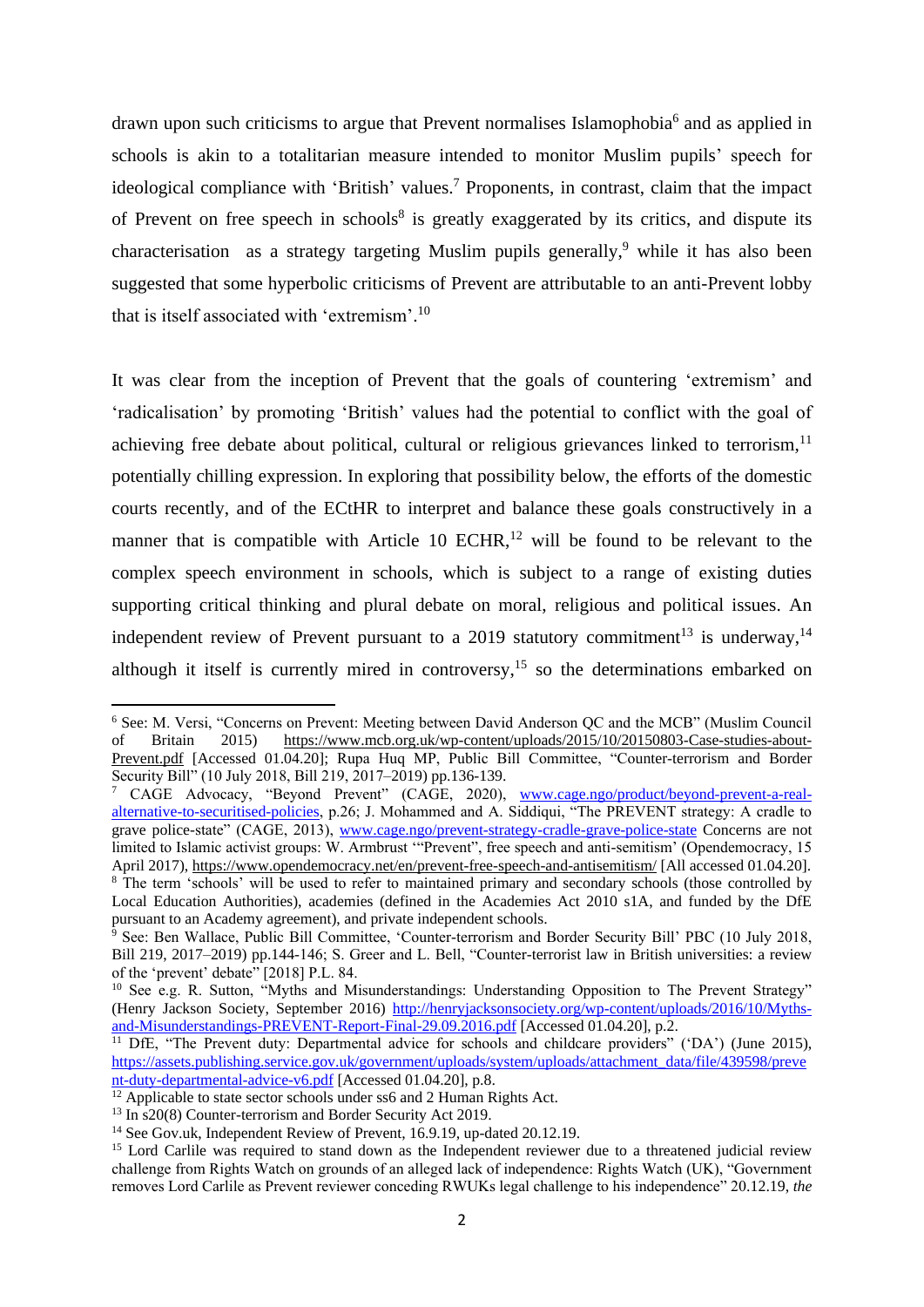<span id="page-2-1"></span>below as to tension or consonance between Prevent's objective of countering terrorism, and free expression values are timely,<sup>16</sup> and contribute to an academic literature largely focused on campuses.<sup>17</sup> The key argument will be that, rather than abolition of Prevent, reforms to the Prevent Guidance, focussing on a re-envisaging of the term 'extremism', would create a greater likelihood of achieving such consonance than is the case under its current iteration, whilst also addressing the narrative as to Islamophobia.

#### **The nature and operation of the Prevent duty in the school context**

<span id="page-2-3"></span><span id="page-2-2"></span><span id="page-2-0"></span>The Prevent strategy, originally introduced in 2006 as one of the four pillars of Contest,<sup>18</sup> has been through a number of subsequent iterations,<sup>19</sup> reflecting the increasing emphasis in domestic and international counter-terrorism efforts on early intervention.<sup>20</sup> That emphasis formed the background to the Counter Terrorism and Security Act (CTSA), Part 5.<sup>21</sup> which placed the Prevent duty (PD) on a statutory basis with accompanying Guidance.<sup>22</sup> In focussing on countering 'extremism' in schools,<sup>23</sup> apparently as part of the initial phase of 'radicalisation,<sup>'24</sup> Prevent was intended to address concerns as to 'radicalisation' raised by

<sup>16</sup> The Review's report and recommendations were to be submitted by June 2020: Home Office, "Independent review of Prevent: terms of reference" (16.09.19) [https://www.gov.uk/government/publications/independent-review-of-prevent-terms-of-](https://www.gov.uk/government/publications/independent-review-of-prevent-terms-of-reference/independent-review-of-prevent-terms-of-reference)

*Independent*, [https://www.rwuk.org/government-removes-lord-carlile-as-prevent-reviewer-conceding-rwuks](https://www.rwuk.org/government-removes-lord-carlile-as-prevent-reviewer-conceding-rwuks-legal-challenge-to-his-independence/)[legal-challenge-to-his-independence/](https://www.rwuk.org/government-removes-lord-carlile-as-prevent-reviewer-conceding-rwuks-legal-challenge-to-his-independence/) [Accessed 01.04.20].

[reference/independent-review-of-prevent-terms-of-reference](https://www.gov.uk/government/publications/independent-review-of-prevent-terms-of-reference/independent-review-of-prevent-terms-of-reference) [Accessed 01.04.20]; however, the Review has subsequently been severely delayed. At the time of writing (2.4.20) no replacement Reviewer (see fn[.15\)](#page-1-0) has been appointed, although the government is seeking at present to recruit one: James Brokenshire, HC Deb, 17 March 2020, WA - 27060.

<sup>17</sup> See: L. Zedner, "Counter-terrorism on campuses" (2018) 68 *University of Toronto Law Journal* 545; Greer and Bell, f[n.9;](#page-1-1) I. Cram and H. Fenwick, "Protecting free speech and academic freedom in Universities" (2018) 81(5) MLR 825.

<sup>18</sup> Home Office, *Countering International Terrorism: The UK's Strategy*, Cm.6888, 2006; Home Office, *Contest: The United Kingdom's Strategy for Countering Terrorism*, Cm.8123, 2011; Cm.9608, 2018.

<sup>19</sup> See for discussion: C. Walker, "Counter-terrorism and counter-extremism: the UK policy spirals" [2018] P.L. 725.

<sup>20</sup> See: M. Lombardi et. al., *Countering Radicalisation and Violent Extremism Among Youth to Prevent Terrorism* (Amsterdam: IOS, 2014); C. Walker, "The War of Words with Terrorism: An Assessment of Three Approaches to Pursue and Prevent" (2017) 22(3) *Journal of Conflict & Security Law* 523, 544-50; UN Secretary General, "Plan of Action to Prevent Violent Extremism" (A/70/674, 24.12.15).

<sup>21</sup> See Home Office, *Contest Annual Report*, Cm.9048, 2014, para 2.34.

<sup>&</sup>lt;sup>22</sup> Home Office, "The Revised Prevent Duty Guidance" ('PDG') (Home Office, "The Revised Prevent Duty Guidance" (10 April 2019), [www.gov.uk/government/publications/prevent-duty-guidance](http://www.gov.uk/government/publications/prevent-duty-guidance) [Accessed 01.04.20]. <sup>23</sup> Home Office, *Prevent Strategy*, Cm.8092, 2011, p.19.

<sup>&</sup>lt;sup>24</sup> Defined as the process by which a person comes to be drawn into terrorism, coming to supporting terrorism and/or 'extremist' ideologies associated with terrorist groups, reflecting the government definition: Home Office, *Prevent Strategy*, Cm.8092, 2011, Annex A.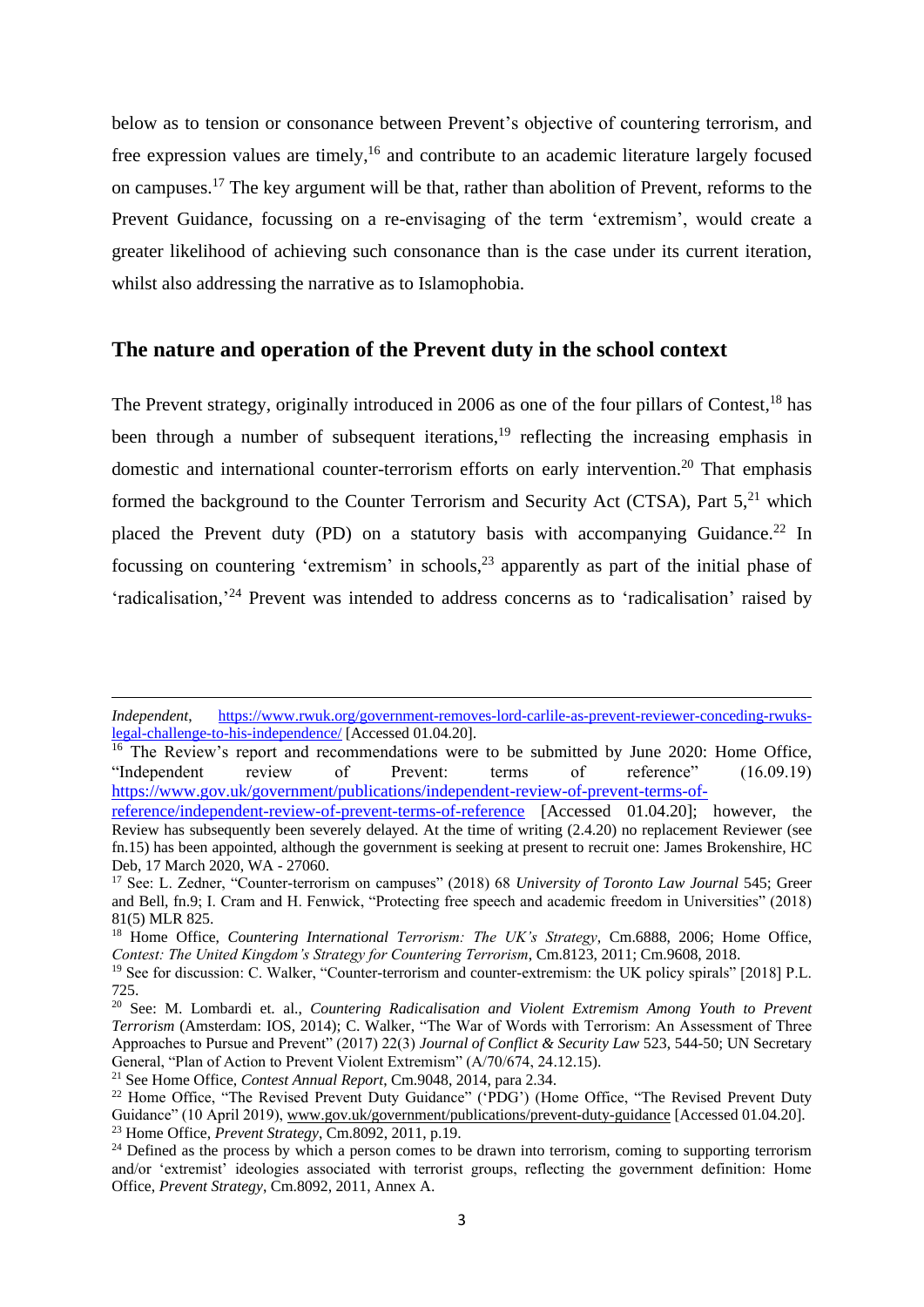<span id="page-3-0"></span>the 'Trojan Horse' affair, or more generally,<sup>25</sup> while recent convictions of pupils and teachers for terrorist offences provide it with an ongoing driver. <sup>26</sup> That focus, however, has limits: the duty would have complemented proposed legislation specifically targeting 'extremism' as a harm *regardless* of any link to terrorism; <sup>27</sup> while that proposal was ultimately shelved, the linkage envisaged in the accompanying Guidance itself lacks articulation.

<span id="page-3-1"></span>The duty under Part 5, s26 requires "specified authorities",  $^{28}$  including schools,  $^{29}$  to have 'due regard' to "the need to prevent people from being drawn into terrorism"<sup>30</sup> when carrying out their functions, but the steps to be taken to do so are left unspecified. Those terms are obviously highly imprecise; the revised Prevent duty Guidance (PDG),<sup>31</sup> promulgated by the Home Secretary under s29(1), fleshes out s26 by mentioning matters to which schools 'must have regard' to fulfil the duty,<sup>32</sup> but itself suffers from lack of precision. The Departmental Advice (DA) provided by the Department of Education  $(DfE)^{33}$  is even more inexact; it also has the status only of advice, accompanied by no statutory duty to have regard to it.<sup>34</sup>

#### *Over-breadth of the 'extremism' terminology*

<sup>25</sup> See: H. Fenwick and D. Fenwick, 'Prevent in Schools after the Trojan Horse Affair' in I. Cram (ed.) *Extremism, Free Speech and Counter Terrorism Law and Policy: International and Comparative Perspectives* (London: Routledge, 2019); P. Clarke, "Report into allegations concerning Birmingham schools arising from the 'Trojan Horse' letter" (HMSO, 2014). See also D. Woodward-Carlton, "Radicalisation and the Family Courts" (2019) 49 *Family Law* 752. See as to pupils who died fighting for Daesh: E. Carmi and A. Gianfrancesco, "Brighton & Hove Local Safeguarding children board serious case review: siblings W and X: Identifying the strengths and gaps in multi-agency responses to vulnerable adolescents at risk of exploitation through radicalisation" (27.7.17) [http://www.brightonandhovelscb.org.uk/wp-content/uploads/Siblings-W-and-X-SCR-](http://www.brightonandhovelscb.org.uk/wp-content/uploads/Siblings-W-and-X-SCR-July-2017.pdf)[July-2017.pdf](http://www.brightonandhovelscb.org.uk/wp-content/uploads/Siblings-W-and-X-SCR-July-2017.pdf) [Accessed 01.04.20].

<sup>&</sup>lt;sup>26</sup> Examples include: Umar Haque (below, fn[.94\)](#page-11-0); a 17 year old pupil who planned an attack on Synagogues as part of a 'race war': L. Dearden, "Teenage neo-Nazi who planned terror attacks on synagogues as part of 'race war' jailed" *the Independent,* 7.1.20, [https://www.independent.co.uk/news/uk/crime/synagogue-attack-durham](https://www.independent.co.uk/news/uk/crime/synagogue-attack-durham-neo-nazi-teenager-jailed-terror-antisemitism-a9273696.html)[neo-nazi-teenager-jailed-terror-antisemitism-a9273696.html](https://www.independent.co.uk/news/uk/crime/synagogue-attack-durham-neo-nazi-teenager-jailed-terror-antisemitism-a9273696.html) [Accessed 01.04.20]. See also: "Operation of police powers under the Terrorism Act 2000 and subsequent legislation" (Statistical Bulletin: 08/19, 13.06.19), p.14: under-18s accounted for 6% of arrests, a similar level to the previous year, "the highest proportion of under-18s arrested since data collection began in 2001".

<sup>27</sup> See: Home Office, *Counter-Extremism Strategy*, Cm.9148, 2015, paras 9-20, 37-41; in relation to schools: ibid, paras 70-4; for criticism see J. Rivers, "Counter-Extremism, Fundamental Values and the Betrayal of Liberal Democratic Constitutionalism" (2018) 12(2) *German Law Review* 267, pp.275-77.

<sup>&</sup>lt;sup>28</sup> In England, Wales, Scotland: section  $51(1)$  CTSA 2015.

<sup>29</sup> Sched 6 CTSA, part 1, 'Education, Childcare etc,' para 1.

 $30$  By section 35(3) the term 'terrorism' bears the same meaning as in s1 Terrorism Act 2000, a definition recognized to be extremely broad: *R v Gul* [2013] UKSC 64 [26]-[34].

 $31$  PDG, fn[.22.](#page-2-0)

<sup>32</sup> Pursuant to The Counter-Terrorism and Security Act 2015 (Risk of Being Drawn into Terrorism) (Guidance) Regulations 2015 s3. Under s29(2) authorities 'must have regard' to this guidance.

 $33$  DA, fn[.11,](#page-1-2) p.8.

 $34$  The DA is not covered by s29(2). Local authorities have also produced guidance for schools.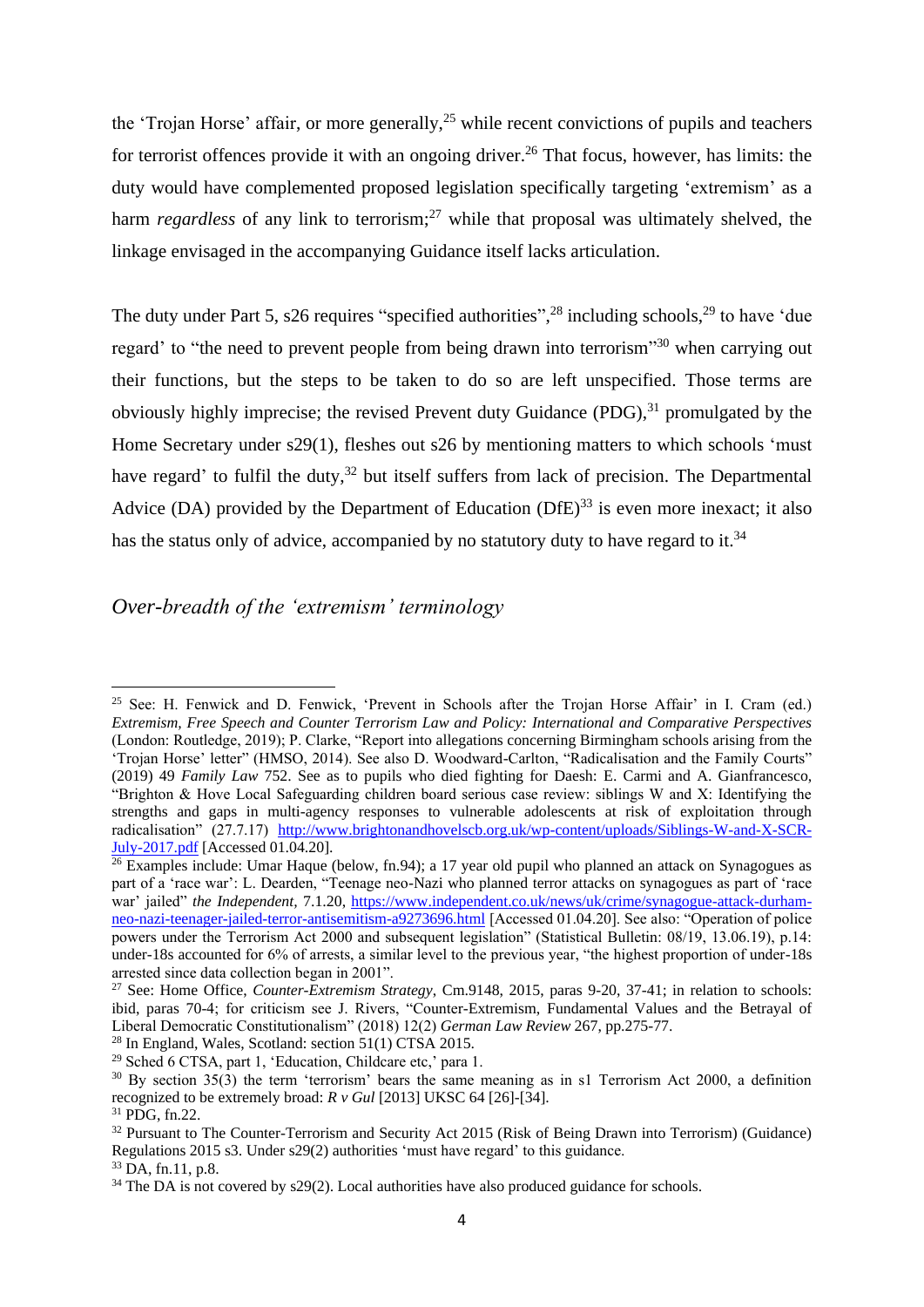An initial step to which schools should have regard in seeking to satisfy s26 involves countering 'extremism', but the term as used in the Guidance is, at face value, problematic since it is stated to include "vocal or active opposition to fundamental British values" without clarifying a link to 'radicalisation', and terrorism.<sup>35</sup> These values are stated, impliedly contrasting with 'extremism', to include a commitment to democracy, the rule of law, individual liberty, 'mutual respect and tolerance of different faiths and beliefs'. <sup>36</sup> This PDG requirement is clearly directed at expression in schools opposed to such values which is *also* linked to inciting/supporting terrorism, comporting with the wording of s26. But the expression of *non*-violent 'extremism' is also covered, although such 'extremism' is not defined; reference is merely made to its possible results, such as creating social division and the encouraging of isolation.<sup>37</sup> An even greater lack of clarity pervades the DA, while it also fails to differentiate between violent and non-violent 'extremism', in providing that schools should have regard to the need to assess signs in pupils of supporting 'extremist ideas, part of terrorist ideology', while also preventing the dissemination to pupils of online 'extremist' material.<sup>38</sup> The PDG further refers to avoidance of 'radicalisation' to satisfy s26, without clarifying the link to exposure to 'extremist' expression; it also fails to define the term, merely indicating that it is a process by which individuals are brought to participate in terrorism, such as giving support to terrorist groups and to 'extremist ideology' linked to such groups.<sup>39</sup> The DA compounds the uncertainty, mentioning building pupils' "resilience to radicalisation…by promoting fundamental 'British' values and enabling them to challenge extremist views".<sup>40</sup>

<span id="page-4-0"></span>Unsurprisingly, use of the terms 'extremism' and 'radicalisation' has been criticized as a failing of Prevent and counter-extremism policy generally, most notably by the Commission for Countering Extremism;<sup>41</sup> the *Butt* case, discussed below, could, however, lead in effect to some narrowing of the scope of the Prevent duty, re-emphasising the need for a link between

<sup>35</sup> See PDG, fn.[22](#page-2-0), para 7. For criticism of the linkage between 'extremism' and 'radicalisation' see: Cram and Fenwick, f[n.17,](#page-2-1) 835; J. Holmwood and T. O'Toole, *Countering Extremism in British Schools?* (2018 Policy Press) pp.54-57.

<sup>36</sup> PDG, fn.[22](#page-2-0), para 7.

<sup>37</sup> PDG, fn.[22](#page-2-0), para 10.

<sup>38</sup> DA, fn[.11,](#page-1-2) pp.5-6, 8.

<sup>39</sup> Ibid, part F, 'Glossary of Terms'; Home Office, *Prevent Strategy*, Cm.8092, 2011, Annex A.

<sup>40</sup> Ibid, p.8. See also DfE, "Promoting fundamental British values as part of SMSC in schools" (November 2014), pp.5-7. For discussion, see M.Sedgwick "The Concept of Radicalisation as a Source of Confusion" (2010) 22 Terrorism and Political Violence 479.

<sup>&</sup>lt;sup>41</sup> "Challenging Hateful Extremism" (October 2019), p.94; see also Joint Committee on Human Rights, *Freedom of Speech in Universities*, (2017-19, HL 589, HC 111), para 66.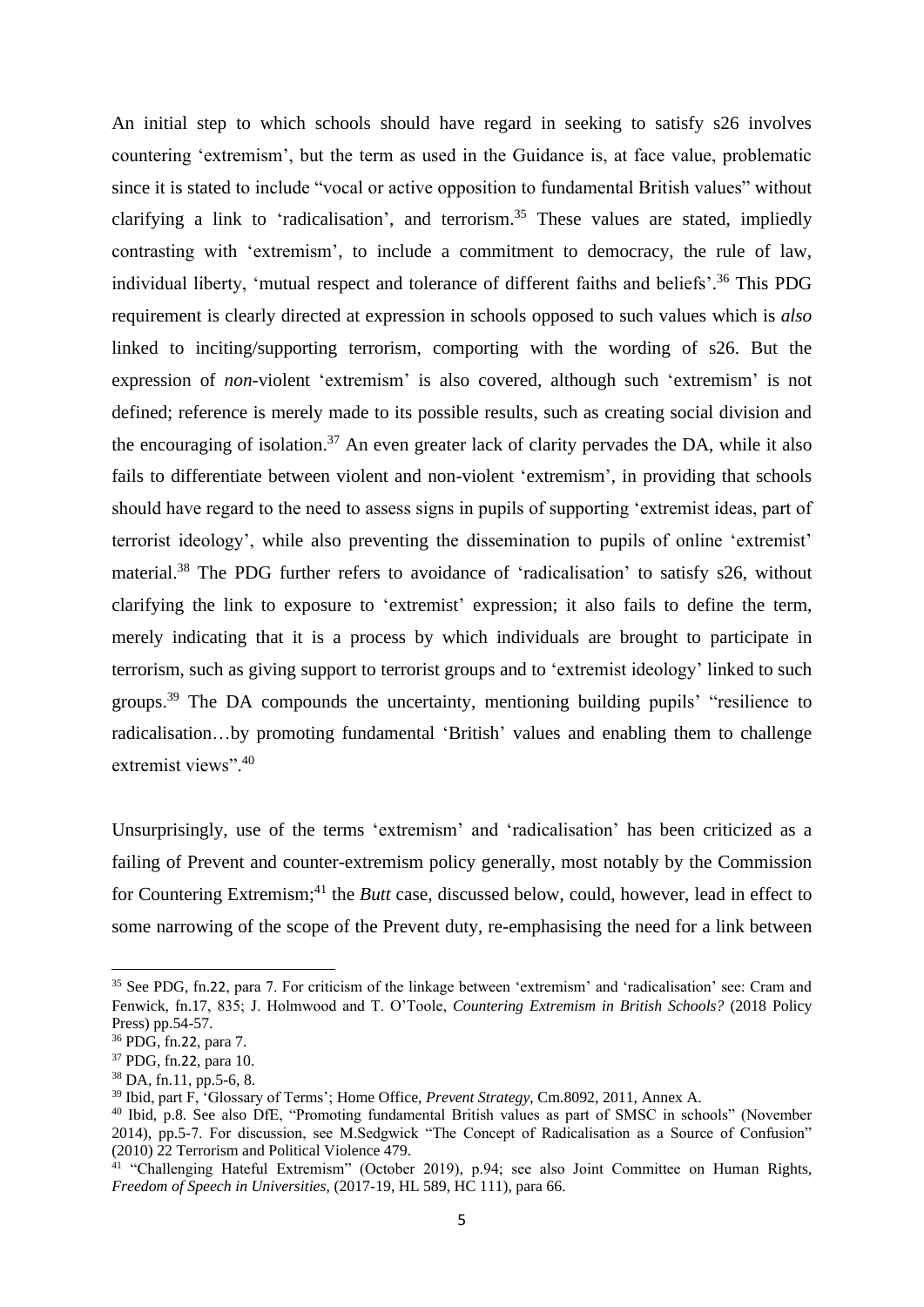<span id="page-5-0"></span>curbing 'extremist' expression and countering terrorist-related activity. Nevertheless, uncertainty is currently generated by the use of these terms, which is also exacerbated in the schools' context since the impact of the Prevent duty on expression must be situated in the complex context of the safeguarding and other overlapping duties imposed on schools; account must also be taken of the extent to which the PD has influenced them. As the PDG and DA indicate, complementary duties to counter 'extremism' or promote plural debate<sup>42</sup> are found in a number of other education-related statutory duties;<sup>43</sup> inter alia, schools must not engage in the promotion of "partisan political views",<sup>44</sup> or "political indoctrination"<sup>45</sup> and have a duty to ensure a balanced treatment of political issues.<sup>46</sup> The DA further links "resilience to radicalisation" to the legal duty of schools to promote the "spiritual, moral, social and cultural development" of pupils,<sup>47</sup> while the PDG refers to the overlap between the PD and schools' legal duties to further "community cohesion" and to promote equality.<sup>48</sup> Some linkage to the statutory duty of state sector schools to adhere to Article 10 ECHR also arises since the PDG and DA emphasise the need to ensure free discussion of 'sensitive topics' in adhering to Prevent. 49

<span id="page-5-1"></span>But this web of overlapping and arguably conflicting duties – 'discussing sensitive topics' may not, apparently, include criticism of 'British' values – does not deliver a scheme clearly and effectively linked to intervention in pathways to engagement in terrorist-related activity. Equally, it does not provide a clear guide to balancing such intervention with enabling pluralistic debate in schools. It appears, in essence, to place two key over-lapping demands on schools, as discussed in the next two sections – first, to identify and refer to police pupils showing allegiance to 'extremism', and second to disallow 'extremist' speech in schools, whether from external speakers or otherwise. But even these demands under the current iteration of Prevent lack a precisely articulated linkage to the objective of s26.

<sup>42</sup> PDG, fn[.22,](#page-2-0) para 58; DA, fn[.11,](#page-1-2) p.8.

<sup>&</sup>lt;sup>43</sup> See: Independent School Standards Regulations 2014 Sched 1 para 5(2), DfE, "Promoting fundamental British values as part of SMSC in schools" (November 2014).

 $44$  Ibid. para  $5(c)$  (private independent schools and academies).

<sup>45</sup> Education Act 1996 s406 (maintained schools).

<sup>46</sup> Ibid, para 5(d) (private independent schools and academies), and Education Act 1996 s407 (maintained schools).

<sup>47</sup> DA, fn[.11,](#page-1-2) p.8. See further Education Act 2002 s78 (maintained schools), s157 (private independent schools and academies).

<sup>48</sup> PDG, fn[.22,](#page-2-0) para 12; see also: Education and Inspections Act 2006 s38 (maintained schools); Independent School Standards Regulations 2014, Sched 1 para 5(b)(v) re 'cohesion'; Equality Act 2010 s149.

<sup>49</sup> DA, fn[.11,](#page-1-2) p.8; PDG, fn.[22](#page-2-0), para 64.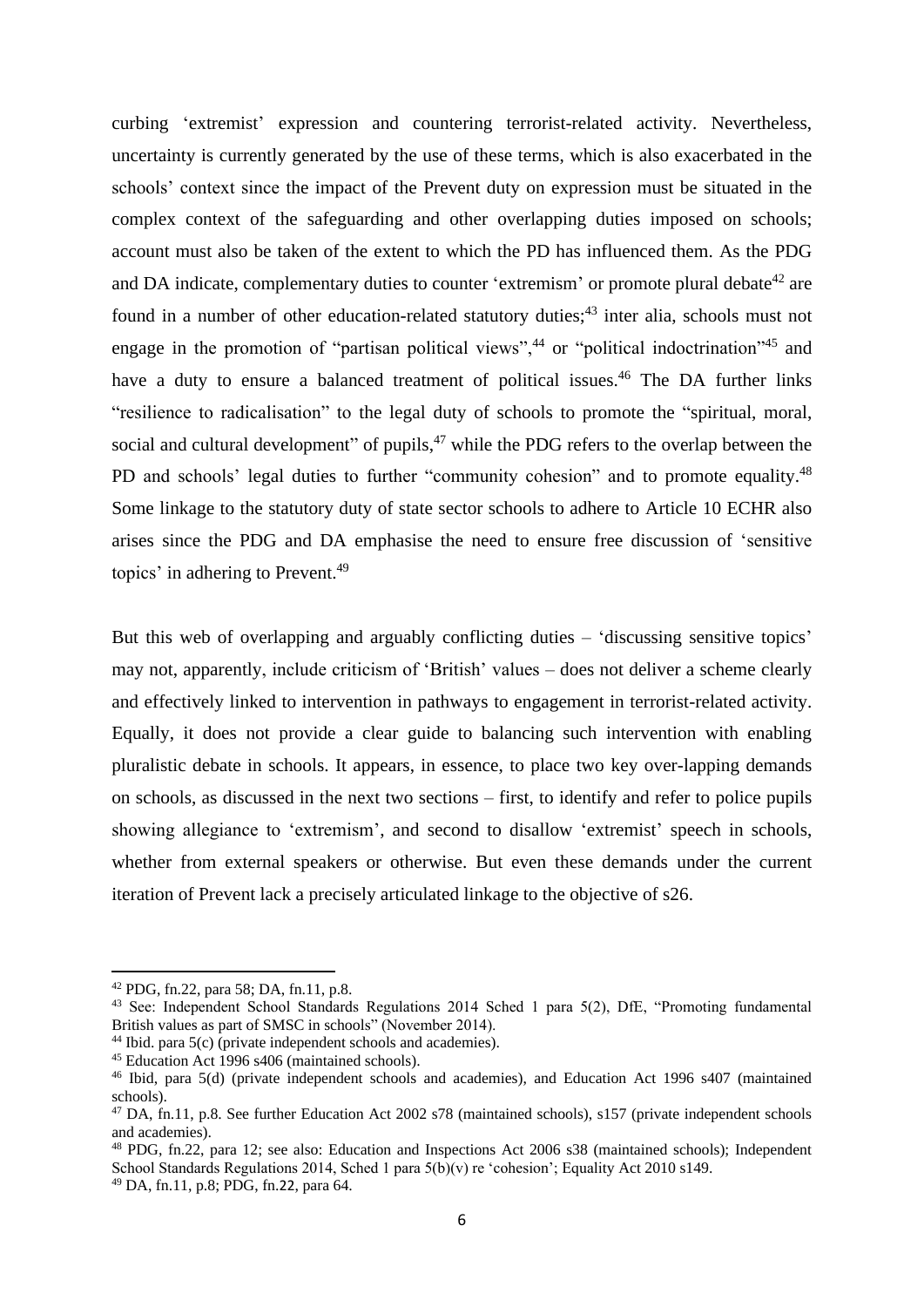<span id="page-6-2"></span><span id="page-6-1"></span><span id="page-6-0"></span>The PDG, backed up largely by DfE or Ofsted-based sanctions,<sup>50</sup> and the threat of funding withdrawal,<sup>51</sup> requires that schools can demonstrate via staff training<sup>52</sup> as a core outcome that they are able to assess risks of 'radicalisation' and identify at-risk pupils, by, as one example, noting support for 'extremist' ideas.<sup>53</sup> The DA and PDG, however, fail to define clearly the signs of potential 'radicalisation' that schools should be looking for, which could lead to a referral of a pupil to a Channel Police Practitioner (CPP).<sup>54</sup> Unhelpfully, they need to be read alongside DfE Safe-guarding documentation<sup>55</sup> which itself refers to Channel guidance, identifying signs of 'radicalisation' as 'vulnerability factors', including pupil expression of 'extreme' political/religious views or of a range of 'grievances',<sup>56</sup> covering, for example, current and historical racial/cultural discrimination.<sup>57</sup> Police guidance and influence on school referrals similarly lacks rigour,<sup>58</sup> contributing to mistrust of Prevent in certain Muslim communities, some of whom consider it to create an "ideological purity test meaning Western

<sup>50</sup> The institution could fail an Ofsted inspection: Ofsted, "School inspection handbook" (Ref: 150066, 2018), p.42. Periodic inspections are required and authorized under s5 Education Act 2005; PDG, fn[.22,](#page-2-0) para 72; see e.g.: Ofsted, "Inspection report: Lantern of Knowledge Secondary School, 15–17 January 2019" (2019), [https://files.api.ofsted.gov.uk/v1/file/50060206;](https://files.api.ofsted.gov.uk/v1/file/50060206) "Inspection Report for Olive Tree Primary School", 13-15 May 2014" (2014) (literature appeared to endorse stoning and violent jihad), [https://files.api.ofsted.gov.uk/v1/file/2391277;](https://files.api.ofsted.gov.uk/v1/file/2391277M) M. Smulian, "Islamic school rated 'inadequate' over offensive library books", *Times Educational Supplement,* 08.03.19, [https://www.tes.com/news/islamic-school-rated](https://www.tes.com/news/islamic-school-rated-inadequate-over-offensive-library-books)[inadequate-over-offensive-library-books.](https://www.tes.com/news/islamic-school-rated-inadequate-over-offensive-library-books) Special measures could be imposed: Education Act 2005, s44 and the Education and Inspections Act 2006 Part 4. Ofsted inspections of non-state schools are authorised under s110 of the Education and Skills Act 2008. See Ofsted, "Non-association independent school inspection handbook" (Ref: 160050, September 2018). See also the Independent Schools Inspectorate, "Inspection Framework" (2017), <https://www.isi.net/site/downloads/1.1%20Handbook%20Inspection%20Framework%202018-09.pdf> [All accessed 01.04.20]. Private schools could be withdrawn from the relevant register: Education Act 2002, s165.

<sup>51</sup> Academies Act 2010, ss2A and 2D.

<sup>52</sup> PDG, fn[.22,](#page-2-0) para 70; DA, fn[.11,](#page-1-2) pp.5-6. The cornerstone of such training is the "Workshops to Raise Awareness of Prevent" scheme, reflecting Home Office and police advice on 'radicalisation', focusing on an individual's 'vulnerability' to being drawn into terrorism: Home Office, "Channel Duty Guidance: Protecting vulnerable people from being drawn into terrorism" (2015), paras 92-98.

<sup>53</sup> Ibid, paras 67,68. See also DA, fn[.11,](#page-1-2) p.6: schools can consult Local Safeguarding Children Boards and Prevent co-ordinators (in Prevent Priority areas), supplementing duties of schools, LEAs to safeguard children under s17 Children Act 1989 and s11 Children Act 2004 (s28 Wales).

<sup>54</sup> Home Office, Channel Duty Guidance, fn[.52,](#page-6-0) para 31.

<sup>55</sup> DfE, "Keeping children safe in education: Statutory guidance for schools and colleges" (2019) p.86; see also PDG, fn[.22,](#page-2-0) para 62.

<sup>&</sup>lt;sup>56</sup> See: Home Office, "Counter-Terrorism and Security Bill - Support for people vulnerable to being drawn into terrorism" (HO0143, 25 November 2014), highlighting the lack of a clear connection between terrorism and the broad Channel vulnerability criteria. See also fn[.52.](#page-6-0)

<sup>57</sup> See M. Sukarieh, and S. Tannock "The deradicalisation of education: terror, youth and the assault on learning" (2016) 57(4) *Race & Class* 22,29.

<sup>58</sup> See: P. Dresser, "'Trust your instincts– act!' PREVENT police officers' perspectives of counter-radicalisation reporting thresholds" (2019) 12(4) *Critical Studies on Counter-terrorism* 605, pp.614-15; Association of Chief Police Officers, "Prevent, Police and Schools. Helping Schools Stay Safe: Guidance for police...", (June 2013), p.10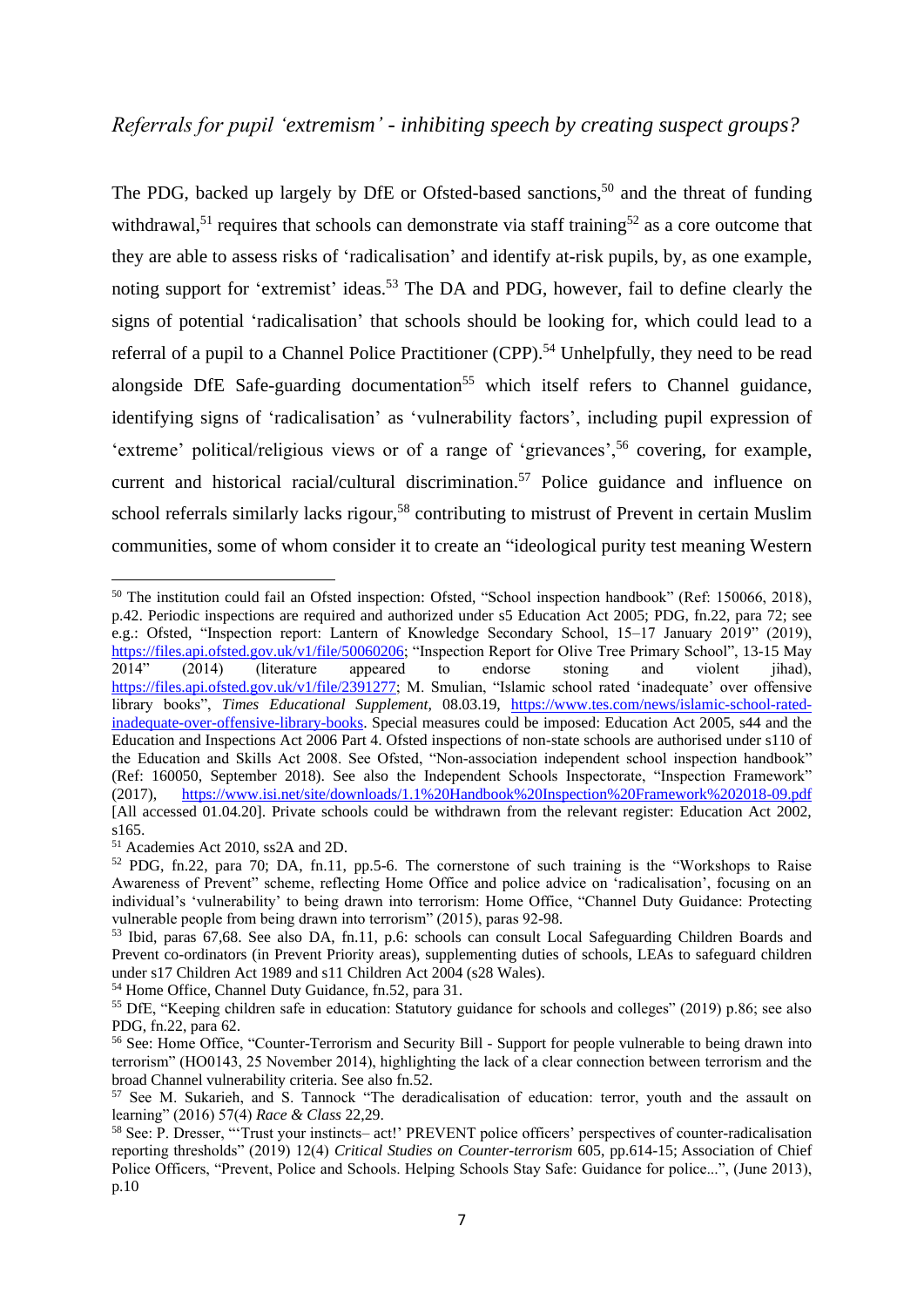foreign policy cannot be criticised,"<sup>59</sup> and facilitating claims made by critics of Prevent that the prospect of referral of a pupil to the police is having a profound, widespread chilling effect on the expression of Muslim pupils,  $60$  implying at times that the majority of such pupils are at risk of referral.

The reality is somewhat different. Contrary to the perception of some critics of Prevent.<sup>61</sup> the Channel Duty Guidance does not direct that referrals should be made purely on the basis of identifying one or more of the 'vulnerability' factors, but rather – in common with safeguarding good practice – requires that account should be taken of various factors, including, for example, mental health.<sup>62</sup> The credibility of a concern must be checked, referring only where the attention of a specialist is genuinely required.<sup>63</sup> A referral may also be discontinued at the CPP stage unless a "vulnerability [of a pupil] to being drawn into terrorism"<sup>64</sup> is identified, in which case he or she may be referred to the local Channel Panel which will initially conduct a "Screening and Information-Gathering Stage", without the consent of the pupil/parents, if deemed necessary, <sup>65</sup> thereby determining whether to discontinue the referral or set up an intervention.<sup>66</sup>

Despite the numerous filtering mechanisms tending to insulate pupils from mistaken referrals, and governmental insistence that political, cultural or religious grievances are not the primary focus of Channel/Prevent,<sup>67</sup> Prevent interventions contributed to a number of complaints shortly after the duty was introduced, from Muslim pupils and parents against schools<sup>68</sup> and/or local authorities,<sup>69</sup> although some complaints were revealed to be incorrect or over-

<sup>59</sup> See Brighton & Hove Local Safeguarding children board, fn[.25,](#page-3-0) para 6.1.18.

<sup>60</sup> See Rights Watch, fn.2, p.4.

<sup>61</sup> See e.g. Mohammed and Siddiqui, fn[.7,](#page-1-3) para 3.8.

<sup>62</sup> Home Office, Channel Duty Guidance, fn[.52,](#page-6-0) para 49.

<sup>63</sup> PDG, fn.[22](#page-2-0), para 21.

<sup>64</sup> CTSA s36(3) as amended by s20 Counter Terrorism and Border Security Act 2019; see further Home Office, Channel Duty Guidance, fn[.52,](#page-6-0) para 30.

<sup>65</sup> This stage appears to have fuelled concerns raised in the media as to a 'secret data-base': fn.[4](#page-0-0).

<sup>&</sup>lt;sup>66</sup> Home Office, CONTEST 2018, fn[.18,](#page-2-2) fig 2.5. CTSA s36(4). The panel can create a support plan involving family or social welfare services, or direct the individual to a diversionary programme: CTSA s36(1)(3). Home Office, fn[.52,](#page-6-0) para 39.

<sup>67</sup> See Home Office, CONTEST 2018, f[n.18,](#page-2-2) pp.35-38.

<sup>68</sup> See: Rights Watch, fn.2, chap 4; Public Bill Committee, 'Counter-terrorism and Border Security Bill' PBC (10 July 2018, Bill 219, 2017–2019) pp. 136-139 per Rupa Huq MP; J. Halliday and V. Dodd, "UK Anti-Radicalisation Prevent Strategy a 'Toxic Brand,'" *the Guardian*, 09.03.15, http://www.theguardian.com/uknews/2015/mar/09/anti-radicalisation-prevent-strategy-a-toxic-brand [Accessed 01.04.20].

<sup>69</sup> See A. Straw, "Investigatory Powers Bill, the Prevent duty, state secrecy and fundamental rights" (Public Law Project, 08.12.16) [https://publiclawproject.org.uk/resources/investigatory-powers-bill-the-prevent-duty-state](https://publiclawproject.org.uk/resources/investigatory-powers-bill-the-prevent-duty-state-secrecy-and-fundamental-rights/)[secrecy-and-fundamental-rights/](https://publiclawproject.org.uk/resources/investigatory-powers-bill-the-prevent-duty-state-secrecy-and-fundamental-rights/) [Accessed 01.04.20], para 45.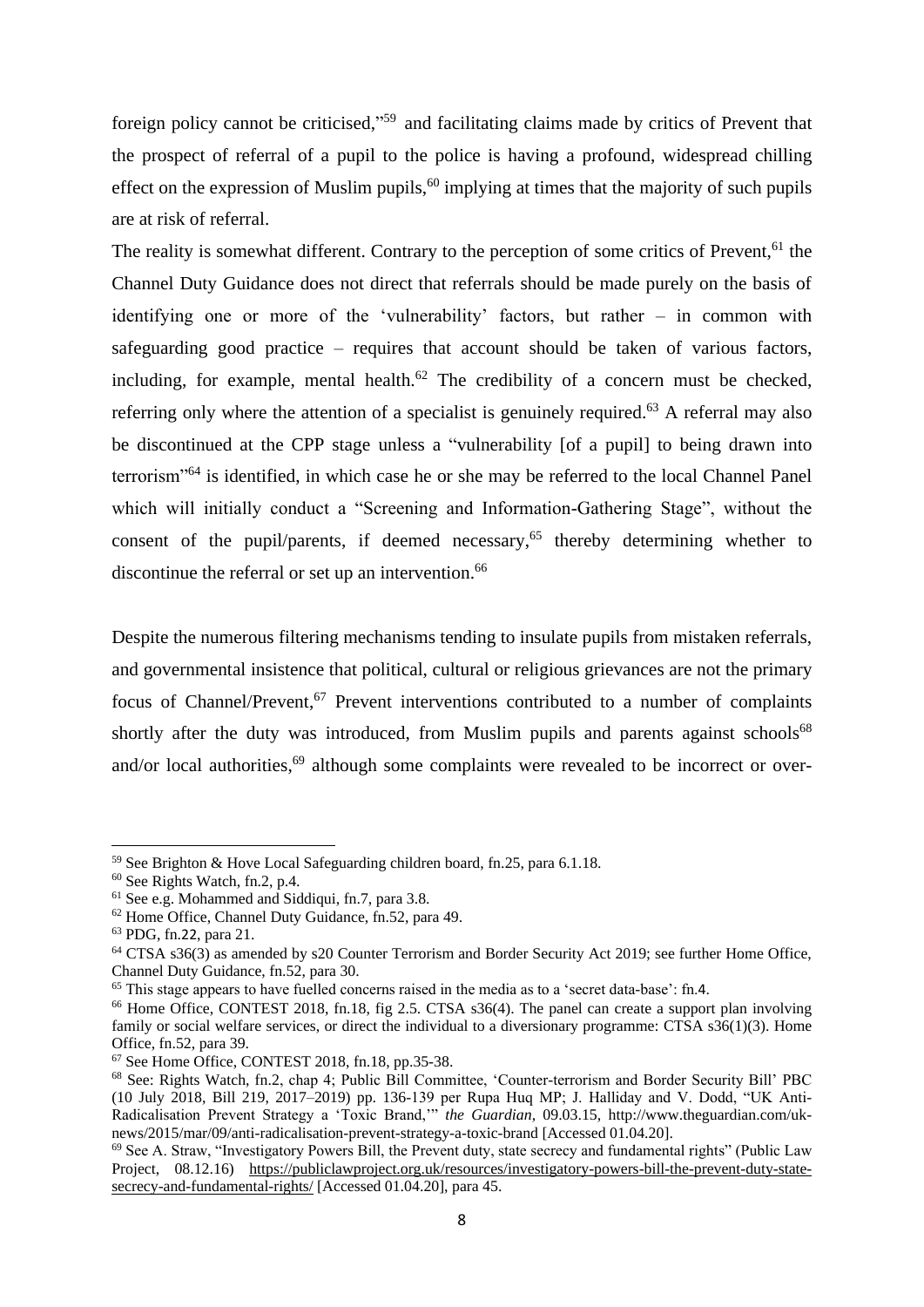<span id="page-8-1"></span>stated.<sup>70</sup> It has also been contended that the prospect of referral, could 'securitise' education<sup>71</sup> and discourage pupils from expressing certain views in the classroom. 72

<span id="page-8-0"></span>The claim therefore in much of the literature that the breadth and subjectivity of the vulnerability criteria could result in disproportionate inferences with free expression in schools, especially of Muslim pupils, has some substance.<sup>73</sup> While the contention that such interferences could have contributed to a perception that Contest/Prevent treat Muslims as a 'suspect community<sup>-74</sup> has at times lacked substantiation,<sup>75</sup> it could in itself potentially undermine the wider goal of Prevent to build trust with Muslim communities so that they are more likely to assist in addressing the threat of terrorism and 'radicalisation'.<sup>76</sup>

But that anti-Prevent stance may now be due for some revision: while the referral scheme can readily be criticised for imprecision, it contains a number of checks before a police officer is involved, and any support eventually recommended must be consented to.<sup>77</sup> In response to widespread concerns about teachers' lack of understanding of Prevent,<sup>78</sup> the government recently provided additional support for Prevent training,<sup>79</sup> which may have contributed to a diminution in the number of clearly mistaken referrals to the CPP from 2016 onwards, even

<sup>&</sup>lt;sup>70</sup> One widely reported example concerned a pupil visited by police after writing that he lived 'in a terrorist house', apparently as a misspelling for 'terraced' (in his evidence to the JCHR David Anderson highlighted this referral as a 'myth' since the police disputed the parents' assertion that the investigation was primarily about 'radicalisation' rather than concern for the wellbeing of the child, since he had also written that his uncle was abusing him (JCHR, *Counter Extremism* (2016-17, HL 39 HC 105), para 49). Certain reports concerned a child apparently referred under Prevent to Luton Council safeguarding hub - it was in fact a domestic abuse referral for a drawing a teacher mistakenly thought was a 'cooker bomb', revealed to be a cucumber (ibid). See re Prevent 'myths' L. Casey, "The Casey Review: A review into opportunity and integration" (Department of Communities and Local Government, 2016), para 10.32.

<sup>71</sup> Commission for Countering Extremism, fn[.41,](#page-4-0) p.86.

<sup>72</sup> See e.g.: O'Toole et. al., 'Governing through Prevent? Regulation and Contested Practice in State–Muslim Engagement' (2015) 50(1) *Sociology* 160.

<sup>73</sup> See: S. Hooper, "'End Prevent': UK government faces new calls to drop counter-terrorism strategy", *Middle-East Eye*, 17.01.20, [https://www.middleeasteye.net/news/end-prevent-uk-government-faces-new-calls-drop](https://www.middleeasteye.net/news/end-prevent-uk-government-faces-new-calls-drop-counter-terrorism-strategy)[counter-terrorism-strategy](https://www.middleeasteye.net/news/end-prevent-uk-government-faces-new-calls-drop-counter-terrorism-strategy) [Accessed 01.04.2020]; Rights Watch, fn.2, paras 29-33.

<sup>74</sup> See: Open Society Justice Initiative, "Eroding Trust: The UK's PREVENT Counter-Extremism Strategy in Health and Education" (Open Society Foundations, 2016), pp. 23, 107-109; M. Breen-Smyth, "Theorising the 'suspect community': counterterrorism, security practices and the public imagination" (2014) *7*(2) *Critical Studies on Terrorism*, 468; C. Pantazis and S. Pemberton "From the 'old' to the 'new' suspect community" (2009) 49(5) *British Journal of Criminology* 646; Parliamentary Office of Science and Technology, "Addressing Islamic Extremism" (Number 526, May 2016), p.4.

<sup>&</sup>lt;sup>75</sup> See for criticism: S. Greer, "The myth of the 'securitised Muslim community'" in C.Walker and G.Lennon (eds.) *Routledge Handbook of Law and Terrorism* (London: Routledge, 2017).

<sup>76</sup> Open Society Justice Initiative, fn[.74,](#page-8-0) p.108.

 $77 \overline{\text{CTSA}}$  s 36(4)(b).

<sup>78</sup> See: Rights Watch, fn.2, p.9; C. Walker, "Interdiction and Indoctrination: The Counter-Terrorism and Security Act 2015" (2016) 79(5) MLR 840, 857.

<sup>79</sup> See Home Office, *CONTEST The United Kingdom's Strategy for Countering Terrorism*, Cm.9608, 2018, paras 114, 118.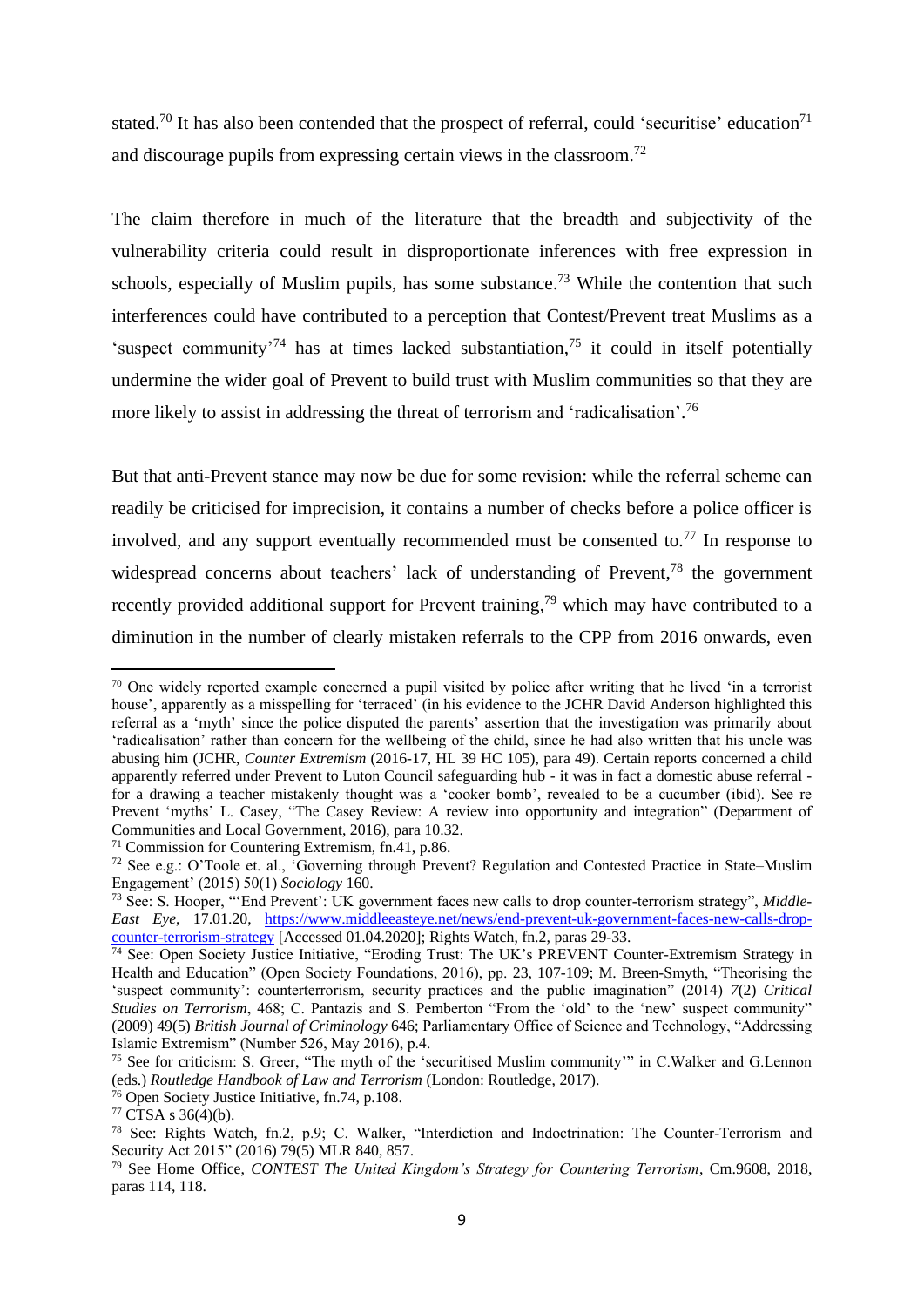<span id="page-9-2"></span><span id="page-9-0"></span>though the number of referrals to Channel has risen. <sup>80</sup> A number of mistaken Prevent interventions, including those high profile ones referred to in this article, $81$  failed to pass one stage of the filtering mechanisms; a higher number are currently passing it, including the CPP filter, and proceeding to the Channel panel; $82$  one explanation is that they are referrals with greater credibility, including higher numbers of referrals linked to far-right ideology. Research, including a significant recent academic study, suggests that the understanding of vulnerability to 'extremist' influence and 'radicalisation', as a safeguarding matter under Prevent, has improved,<sup>83</sup> as has teachers' understanding of their responsibilities under the PD,<sup>84</sup> although the quality of Prevent training continues to attract some criticism.<sup>85</sup> While criticisms that the breadth of the Channel criteria for 'radicalisation'-based referrals could lead to referrals on the basis of ignorance of or antipathy to certain political viewpoints or religious convictions are not entirely unfounded, the indications from more recent studies are that Prevent training may be having a positive impact in terms of discouraging inappropriate referrals.<sup>86</sup> The possibility remains, nonetheless, that narratives associating Prevent's impact in schools with Islamophobia $^{87}$  could create a chilling effect out of proportion to the security

<span id="page-9-1"></span><sup>&</sup>lt;sup>80</sup> "In the year ending March 2019, Prevent referrals were the lowest recorded since comparable data is available (year ending March 2016); however, the number of those discussed at a Channel panel (1,320) and adopted as a case (561) were the highest recorded" Home Office 2019 Report, fn[.3,](#page-0-1) p.8.

 $81$  See fn. 70, fn. 137 and associated text.

 $82$  See Home Office 2019 Report, fn[.3,](#page-0-1) p.12.

<sup>83</sup> J. Busher, T. Choudhury, P. Thomas and G. Harris, "What the Prevent duty means for schools and colleges in England: An analysis of educationalists' experiences" (Centre for Peace, Trust and Social Relations, Coventry University and Aziz Foundation, 2017), [http://azizfoundation.org.uk/wp-content/uploads/2017/07/What-the-](http://azizfoundation.org.uk/wp-content/uploads/2017/07/What-the-Prevent-Duty-means-for-schools-and-colleges-in-England.pdf)[Prevent-Duty-means-for-schools-and-colleges-in-England.pdf](http://azizfoundation.org.uk/wp-content/uploads/2017/07/What-the-Prevent-Duty-means-for-schools-and-colleges-in-England.pdf) [Accessed 01.04.20]; it found little evidence that educational professionals perceive the duty to have led to a chilling effect on free speech in schools (p.53), and found "considerable support (41% of respondents) for the view that...Prevent had resulted in more open discussions...as to...extremism, intolerance and inequality" (p.51). See also: Commission for Countering Extremism, f[n.41,](#page-4-0) p.87.

<sup>84</sup> See: Government Social Research, "The school snapshot survey: winter 2017" (July 2018), [https://assets.publishing.service.gov.uk/government/uploads/system/uploads/attachment\\_data/file/727807/The\\_s](https://assets.publishing.service.gov.uk/government/uploads/system/uploads/attachment_data/file/727807/The_school_snapshot_survey_winter_2017.pdf) [chool\\_snapshot\\_survey\\_winter\\_2017.pdf](https://assets.publishing.service.gov.uk/government/uploads/system/uploads/attachment_data/file/727807/The_school_snapshot_survey_winter_2017.pdf) [Accessed 01.04.20], p.33.

<sup>85</sup> See e.g.: A. Moffat and F. Gerard, "Securitising education: an exploration of teachers' attitudes and experiences regarding the implementation of the Prevent duty in sixth form colleges" *Critical Studies on Terrorism*, DOI: 10.1080/17539153.2019.1629860, p.8; Public Bill Committee, 'Counter-terrorism and Border Security Bill' PBC (10 July 2018, Bill 219, 2017–2019) pp.136-139 per Rupa Huq MP; "MEND responds to the announcement by the Government of an Independent review into PREVENT" (24 January 2019), <https://www.mend.org.uk/news/mend-responds-announcement-government-independent-review-prevent/>

<sup>[</sup>Accessed 01.04.20]; T. Chisholm and A. Coulter, "Safeguarding and radicalisation" (Kantar Public, Social Science in Government, August 2017) pp.21-22.

<sup>86</sup> See fn[.83.](#page-9-0)

<sup>&</sup>lt;sup>87</sup> See e.g. L. Jerome, A. Elwick and R. Kazima, "The impact of the Prevent duty on schools: A review of the evidence" (2019) 45(4) *British Educational Research Journal* 821, pp.824-27; C. McGlynn and S. McDaid "Radicalisation and Higher Education: Students' Understanding and Experiences, Terrorism and Political Violence" (2019) 31(3) 559, pp.567-68.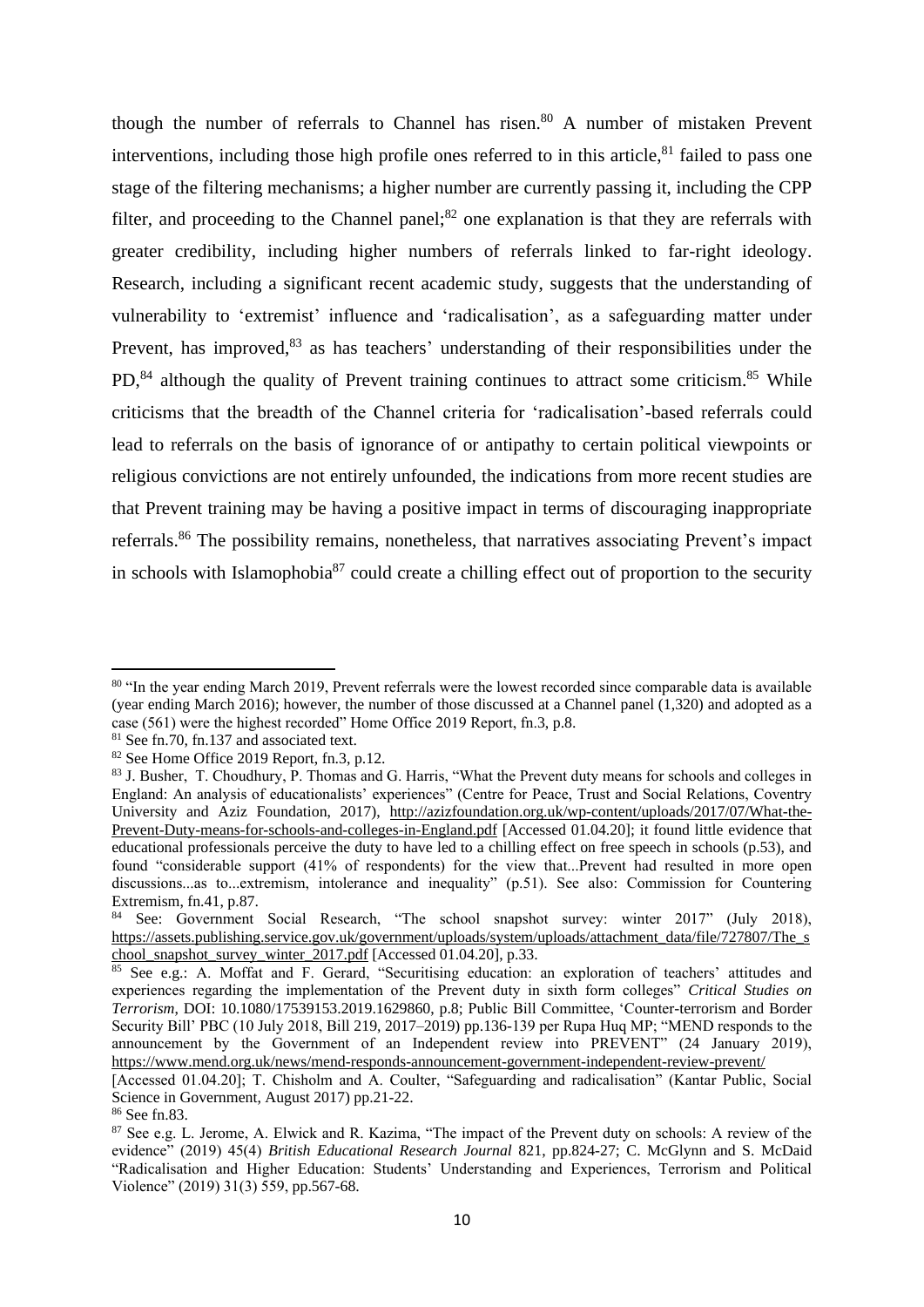benefit of the measures, $88$  a significant issue for the current independent Review, which should therefore address itself to clarification of the signs of allegiance to 'extremism' associated with 'radicalisation' in the Guidance and to clarification of the terms, deflecting criticism by aligning them more clearly with the stated objective of s26.

#### *Speakers in schools: avoiding 'extremist' expression*

Ambiguity also imbues the Prevent stance as to the link between 'extremist' speech and acceptance of 'British' values in schools. The governmental stance is that Prevent creates a safeguarding scheme that does not itself require the *promotion* of 'British' values, <sup>89</sup> but if a school tolerates "vocal opposition" to such values ('extremism'),<sup>90</sup> the PDG indicates that so doing could facilitate a risk of 'radicalisation', contrary to the duty. It refers specifically to the need for "clear protocols" on visiting external speakers to ensure that they are "appropriately supervised", implicitly in order to ensure that 'extremist' views are not expressed which might create that risk.<sup>91</sup> Similarly, statutory safeguarding guidance, referred to in the DA, sets out a duty to take seriously allegations of staff 'extremism' and to have robust recruitment policies to avoid the appointment of 'extremists'.<sup>92</sup> Where a teacher contributes to a risk of 'radicalisation' by, for example, expressing 'extremist' views or inviting an 'extremist' speaker to the school, he or she could be subject to disciplinary procedures, dismissed, or in more serious cases subjected to a prohibition order, barring him or her from teaching.<sup>93</sup> The use of the term 'extremism' remains open to criticism, but that should not obscure genuine safeguarding concerns: a stark example of the need to investigate the background and activities of staff to protect pupils against 'radicalisation' was provided by a London school that had employed an unqualified Islamic Studies teacher, who was then

<span id="page-10-0"></span><sup>88</sup> Due to the involvement of the police; *Giniewski v France* (2007) 45 E.H.R.R. 23 provides a partial analogy (a criminal prosecution was merely mentioned, but it was found to create a chilling effect).

<sup>&</sup>lt;sup>89</sup> See: Select Committee on Citizenship and Civic Engagement, "Oral Evidence" (Evidence Session 1, 6 September 2017), https://www.parliament.uk/documents/lords-committees/Citizenship-civic-engagement/Oral-Evidence-Volume.pdf [Accessed 01.04.20], p.20, per Hardip Begol.

<sup>90</sup> PDG, fn.[22](#page-2-0), para 7.

<sup>91</sup> PDG, fn.[22](#page-2-0), para 68.

 $92$  DA, fn[.11,](#page-1-2) p.6; DfE, fn[.55,](#page-6-1) pp.85-6; see also on safeguarding duties generally: DfE, ibid, parts 2 and 4; s175 Education Act 2002.

<sup>93</sup> See The Teachers' Disciplinary (England) Regulations 2012 SI 2012/560 regs 4,5(1),7(5),13; DfE 'Teacher misconduct….Advice on factors relating to decisions leading to the prohibition of teachers from the teaching profession' (April 2018): [https://assets.publishing.service.gov.uk/government/uploads/system/uploads/attachment\\_data/file/700607/Teach](https://assets.publishing.service.gov.uk/government/uploads/system/uploads/attachment_data/file/700607/Teacher_misconduct-the_prohibition_of_teachers.pdf) [er\\_misconduct-the\\_prohibition\\_of\\_teachers.pdf,](https://assets.publishing.service.gov.uk/government/uploads/system/uploads/attachment_data/file/700607/Teacher_misconduct-the_prohibition_of_teachers.pdf) p.13; DfE, 'Teachers' Standards' (June 2011) [https://assets.publishing.service.gov.uk/government/uploads/system/uploads/attachment\\_data/file/665520/Teach](https://assets.publishing.service.gov.uk/government/uploads/system/uploads/attachment_data/file/665520/Teachers__Standards.pdf)

ers Standards.pdf [Both Accessed 01.04.20], p.14.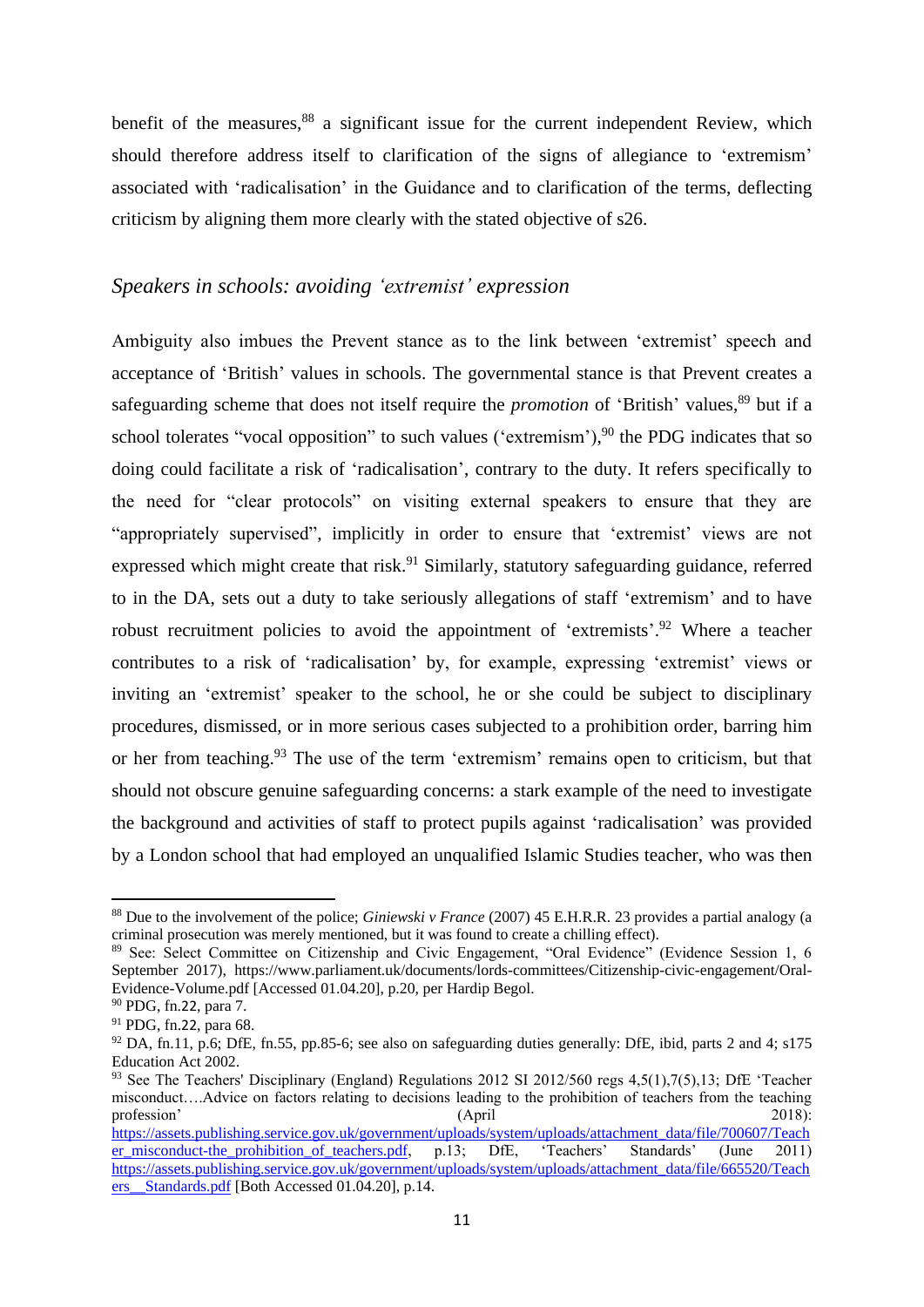<span id="page-11-0"></span>convicted of various terrorist offences after grooming pupils to create a 'jihadi' army.<sup>94</sup> No Prevent intervention had occurred.

<span id="page-11-2"></span>The central problem for schools seeking to follow the current iteration of the PDG in ensuring that their staff or speakers do not "vocally oppose" fundamental 'British' values as an aspect of countering 'extremism' is that there is no single authoritative and clear statement explaining why "democracy, the rule of law, individual liberty and mutual respect" are put forward as distinctively *British* values, and recent studies confirm that educationalists have not tended to adopt a common understanding of such values.<sup>95</sup> That lack of a clear rationale has resulted in two of the most prevalent criticisms of Prevent: firstly, that values must be identifiable as 'British' to be worthy of protection<sup>96</sup> and, secondly, that it is unclear what is meant by fundamental 'British' values and 'extremism'.<sup>97</sup> Such criticisms are key to objections to the Prevent duty raised by schools<sup>98</sup> and teaching unions;<sup>99</sup> they have also fostered claims from certain Muslim civil society groups to the effect that Prevent is in reality a totalitarian measure intended to challenge Islamic cultural values, or "de-Islamise Islam".<sup>100</sup> In associating teaching 'British' values with counter-terror efforts the PDG might appear to indicate that expression of cultural, political and religious values differing from those held by

<span id="page-11-3"></span><span id="page-11-1"></span><sup>94</sup> See J. Grierson, "Isis follower tried to create jihadist child army in east London", *the Guardian*, 02.03.18, [www.theguardian.com/uk-news/2018/mar/02/isis-follower-umar-haque-jihadist-child-army-east-london-](http://www.theguardian.com/uk-news/2018/mar/02/isis-follower-umar-haque-jihadist-child-army-east-london--radicalise) [radicalise:](http://www.theguardian.com/uk-news/2018/mar/02/isis-follower-umar-haque-jihadist-child-army-east-london--radicalise) "Haque attempted to radicalise....110 children at [a] mosque and school...35 of them [needed]...long-

term support".

<sup>95</sup> See: L. Jerome et. al., fn[.87,](#page-9-1) pp.827-29; Busher et. al., fn[.83,](#page-9-0) p.65. See also J. Busher, T. Choudhury, P. Thomas, "The enactment of the counter-terrorism 'Prevent duty' in British schools and colleges: beyond reluctant accommodation or straightforward policy acceptance" (2019) 12(3) *Critical Studies on Terrorism* 440, p.447; A. Elwick and L. Jerome "Balancing securitisation and education in schools: teachers' agency in implementing the Prevent duty" (2019) 40(3) *Journal of Beliefs & Values* 338, p.350.

<sup>96</sup> See e.g.: Rights Watch, fn.2, p.4.

<sup>97</sup> See: C. Walker and O. Cawley, "The Juridification of the UK's Counter-Terrorism Prevent Policy" (2020) *Studies in Conflict & Terrorism*, DOI: 10.1080/1057610X.2020.1727098, pp.9-10; Commission for Countering Extremism, fn[.41,](#page-4-0) p.94; U. Maylor "I'd worry about how to teach it': British values in English classrooms" (2016) 42(3) *Journal of Education for Teaching* 314, 322-325; D. Lowe, "Prevent Strategies: The Problems Associated in Defining Extremism: The Case of the UK" (2017) 40(11) *Studies in Conflict & Terrorism* 917, 921.

<sup>98</sup> See e.g.: P. Nye, "Inspections reveal Ofsted's approach to British values in wake of 'Trojan Horse'", *Schools Week*, 27 November 2014, [https://schoolsweek.co.uk/inspections-reveal-ofsteds-approach-to-british-values-in](https://schoolsweek.co.uk/inspections-reveal-ofsteds-approach-to-british-values-in-wake-of-trojan-horse/)[wake-of-trojan-horse/](https://schoolsweek.co.uk/inspections-reveal-ofsteds-approach-to-british-values-in-wake-of-trojan-horse/) [Accessed 01.04.20]; U. Siddique, "Losing faith in Ofsted" (Claystone, 2018), p.18.

<sup>&</sup>lt;sup>99</sup> See K. Hollinshead and S. Soyei, "Responding holistically to the requirement to promote Fundamental British Values" (National Association of Schoolmasters Union of Women Teachers, EqualiTeach CIC, 2015), <https://www.nasuwt.org.uk/uploads/assets/uploaded/b49175fd-4bf6-4f2d-ac5b2759c03015be.pdf> [Accessed] 01.04.20], p.7.

<sup>&</sup>lt;sup>100</sup> R. Shabi, "Deradicalising Britain: the activists turning young Muslims away from extremism", *the Guardian*,<br>13.3.16, www.theguardian.com/uk-news/2016/mar/18/deradicalising-britain-the-activists-turning-voungwww.theguardian.com/uk-news/2016/mar/18/deradicalising-britain-the-activists-turning-youngmuslims-away-from-extremism [Accessed 01.04.20].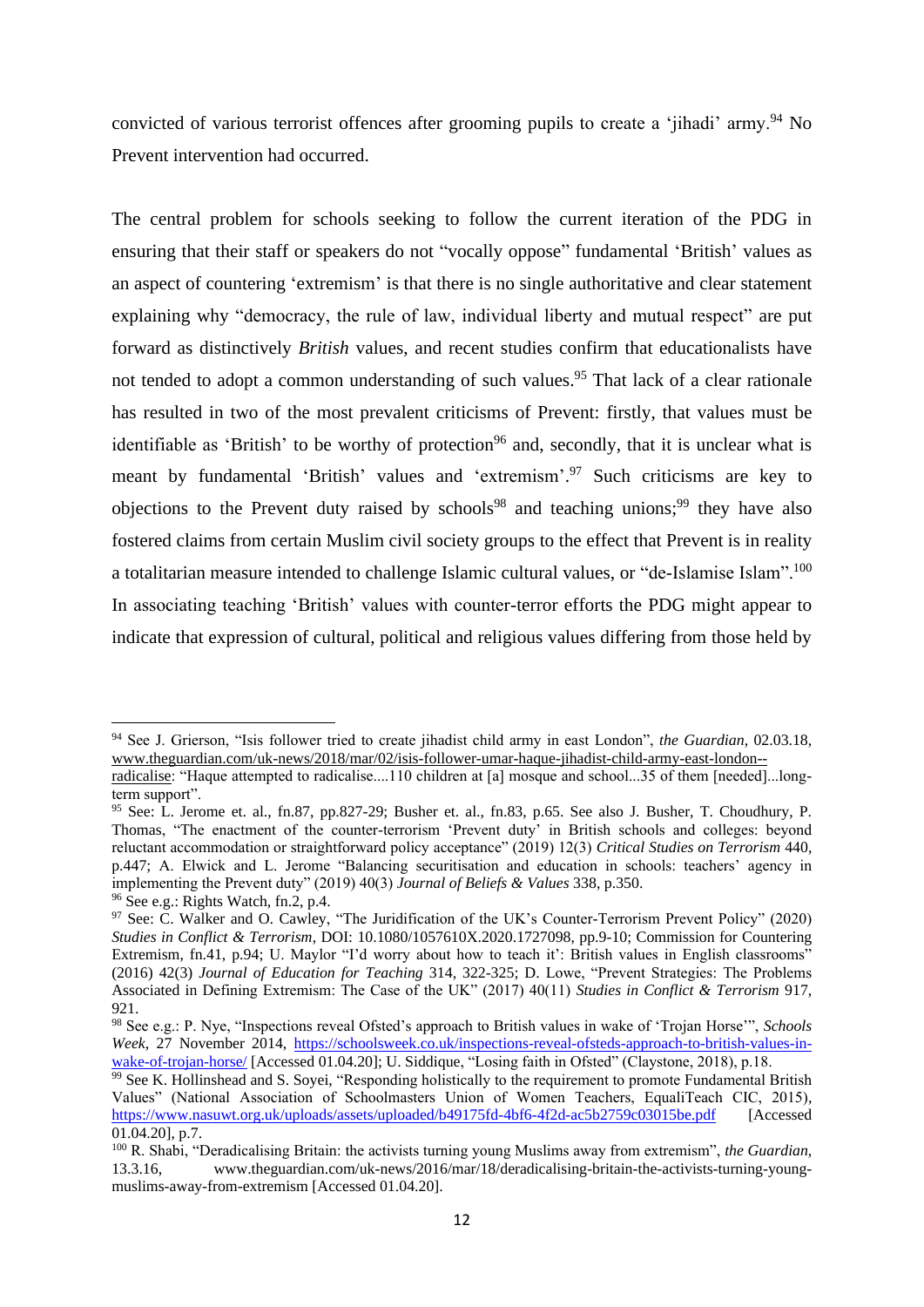<span id="page-12-0"></span>the majority in Britain could be met with a state-mandated adverse response, $101$  countering Prevent's ostensible goal of allowing the "discuss [ion of] sensitive topics".<sup>102</sup> So leeway has been created for opponents of Prevent to argue that the policy prevents such debate, since on their view it is unclear when opposition to 'British' values will be considered to amount to 'extremism'<sup>103</sup> and, relatedly, that the policy excludes participants deemed to have values that are 'non-British', particularly Muslims.<sup>104</sup> Prevent's promotion of 'British' values is, in the view of its detractors, self-contradictory, since they find that the strategy opposes such values, particularly of tolerance and freedom of speech.<sup>105</sup>

These concerns should not, however, be overstated. The PDG makes it clear that neither staff nor students are required to adopt a state-sponsored ideology,<sup>106</sup> as occurs in nationalistic schooling, associated with indoctrination.<sup>107</sup> The DA calls for schools to counter 'extremism' by encouraging pluralistic debate, so schools should provide "a safe environment for debating controversial issues"…enabling staff and pupils to "develop the knowledge and skills to....challenge extremist arguments".<sup>108</sup> The prevalent characterisation of Prevent as a measure that is necessarily intolerant does not comport fully with the most recent research indicating that educationalists are not struggling to reconcile countering 'extremism' with the PDG's promotion of discussion of 'sensitive topics' or with the statutory obligations discussed to promote free speech, equality and social cohesion.<sup>109</sup>

Most significantly, avoidance of non-violent 'extremist' speech in schools should now be subject to reinterpretation of the PDG, following the *Butt* case.<sup>110</sup> The applicant, an Islamic scholar who had spoken at university Islamic society events, complained that as a result of

<sup>&</sup>lt;sup>101</sup> Select Committee on Citizenship and Civic Engagement, "The Ties that Bind" (2017-18, HL 118), paras 62-70.

<sup>102</sup> PDG, fn.[22](#page-2-0), para 64.

<sup>103</sup> See: Rights Watch, fn.2, pp.35-40; A. Kundnani, *A decade lost: Rethinking Radicalisation* (London: Claystone 2015).

<sup>104</sup> See: S. Warsi, *The Enemy Within* (London: Penguin, 2017), pp.109-111; Siddique, fn[.98.](#page-11-1)

<sup>105</sup> See: Rights Watch, fn.2, p.4; A. Neal, "University free speech as a space of exception in Prevent" in I. Cram (ed.) *Extremism, free speech and counter-terrorism law and policy* (London: Routledge, 2019), chap 5.

<sup>106</sup> PDG, fn.[22](#page-2-0), para 64.

<sup>107</sup> See e.g.: Y.W. Leung, 'Nationalistic Education and Indoctrination' (2004) 6(2) *Citizenship, Social and Economics Education* 116.

<sup>108</sup> DA, f[n.11,](#page-1-2) pp.5-6.

<sup>&</sup>lt;sup>109</sup> See: D. McGhee and S. Zhang, 'Nurturing resilient future citizens through value consistency vs the retreat from multiculturalism and securitisation in the promotion of British values in schools in the UK' (2017) 21(8) *Citizenship Studies* 938, 945-47; Ofsted, f[n.50,](#page-6-2) p.47: school leadership must ensure that: "…training develops staff's vigilance, confidence and competency to challenge pupils' views and encourage debate"...

<sup>110</sup> *Butt v Secretary of State for the Home Dept* [2017] EWHC 1930 (HC); *R (Butt) v SSHD* [2019] EWCA Civ 256 (CA).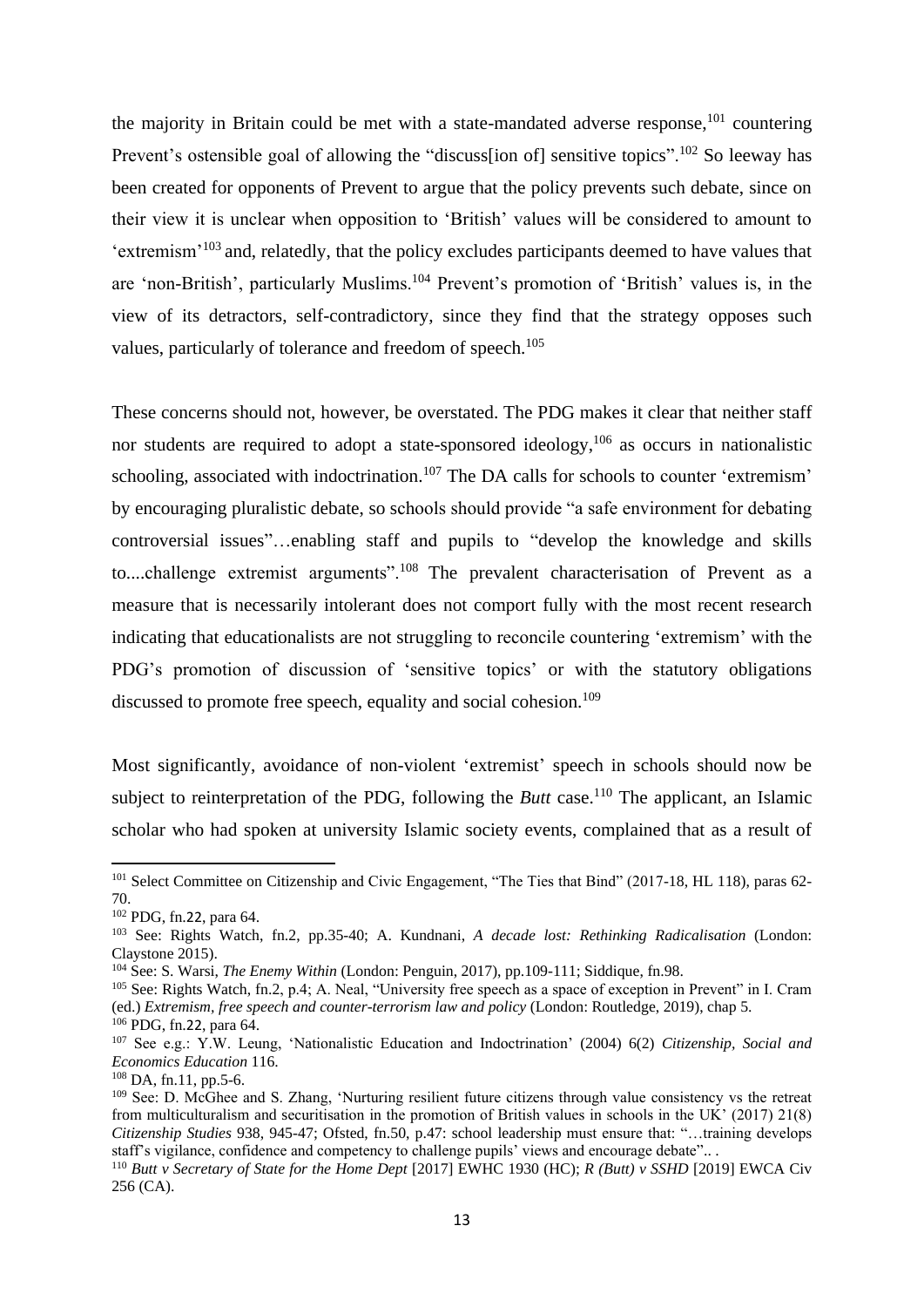the Prevent duty, and due to being named as an 'extremist' by a Home Office press release,  $\frac{1}{11}$ invitations to speak would be less likely to be forthcoming. His challenge to the lawfulness of the Higher Education Prevent Duty Guidance  $(HEPDG)^{112}$  succeeded in part, on appeal,<sup>113</sup> on narrow grounds specific to a defect in one paragraph: in promulgating the Guidance it was found that the Secretary of State had acted unlawfully since the requirement to have "particular regard to the duty to ensure freedom of speech" under s31(3)(a) CTSA had not been satisfied.<sup>114</sup> But his claim that the Guidance equated "non-violent extremism with terrorism", and that therefore issuing it was ultra vires the Secretary of State's power under s29 to fulfil the s26 duty, was rejected: "If there is some non-violent extremism, however intrinsically undesirable, which does not create a risk that others will be drawn into terrorism, the guidance does not apply to it".<sup>115</sup> The inclusion of non-violent 'extremism' was not therefore found to go beyond what the Prevent duty lawfully permits, *if* in the circumstances it *could* be linked to the risk of drawing persons into terrorism. This important clarification of the relationship between the HEPDG and  $s26$  would apply equally – or more strongly – to the PDG as it applies to schools, given the greater vulnerability of school children to persuasion from authority figures, as compared to students. It follows from that finding that the guidance to schools in the PDG and DA to curb the expression of views contrary to fundamental 'British values', taking the form of *non*-violent 'extremism', should be disapplied, *unless* a potential link to drawing persons into terrorism is shown. Clearly, that clarification of the reach of the Prevent duty as delineated by the PDG, re-emphasising the link to terrorism, has a strong claim to be considered in the current Review, and then expressly recognised in revised Guidance.<sup>116</sup>

<sup>113</sup> *R (Butt) v SSHD* [2019] EWCA Civ 256 (CA).

<sup>&</sup>lt;sup>111</sup> The press release concerned the use of the Prevent duty to prevent "'extremists radicalising students on….campuses [and referred to 70 such events]….Dr Butt was among six speakers 'named as expressing views contrary to British values' on campus": ibid [1].

<sup>112</sup> *Butt v Secretary of State for the Home Dept* [2017] EWHC 1930 (HC) [41]-[49].

<sup>114</sup> HEPDG, para 11 stated that a University must be "entirely convinced" that the risk of an external speaker drawing individuals into terrorism must be "fully mitigated", or the event should not proceed; that requirement was found to be too unbalanced, so it was likely to mislead a university as to its duty to balance the PD with its s31(2)(a) duty (ibid [176]).

<sup>115</sup> *Butt v SSHD* [2017] EWHC 1930 at [30]; *R (Butt) v SSHD* [2019] EWCA Civ 256 [155] (confirming the first instance finding).

<sup>&</sup>lt;sup>116</sup> In response to *Butt* the Home Office issued an interim instruction to relevant institutions to consult the judgment transcript as to the offending paragraph: Home Office, "Prevent duty guidance for Scotland and England and Wales." (Updated 10.4.19) [https://www.gov.uk/government/publications/prevent-duty](https://www.gov.uk/government/publications/prevent-duty-guidance?utm_source=90559936-221e-4569-b74c-146c879fa966&utm_medium=email&utm_campaign=govuk-notifications&utm_content=daily#history)[guidance?utm\\_source=90559936-221e-4569-b74c-](https://www.gov.uk/government/publications/prevent-duty-guidance?utm_source=90559936-221e-4569-b74c-146c879fa966&utm_medium=email&utm_campaign=govuk-notifications&utm_content=daily#history)

[<sup>146</sup>c879fa966&utm\\_medium=email&utm\\_campaign=govuk-notifications&utm\\_content=daily#history](https://www.gov.uk/government/publications/prevent-duty-guidance?utm_source=90559936-221e-4569-b74c-146c879fa966&utm_medium=email&utm_campaign=govuk-notifications&utm_content=daily#history) [Accessed 01.04.20].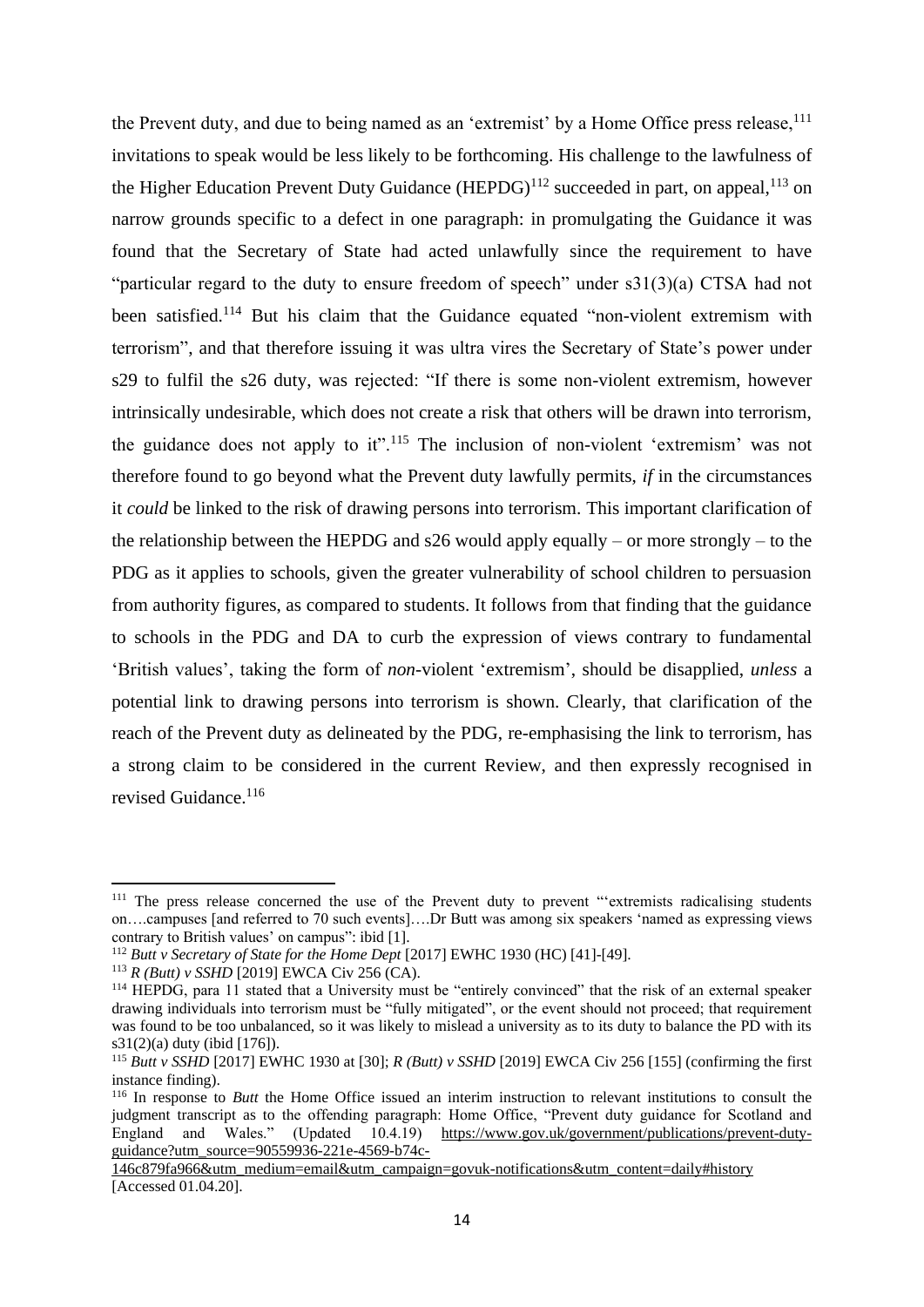But despite attempts in the current iteration of the Guidance to lend support to free debate and expression of a plurality of views in schools, there is substance to the criticism that the term 'British' values is unclear, contributing to the narrative claiming that Prevent is opposed to the free expression of non-British cultural values, and also leaves links between 'extremist' speech, 'radicalisation' and terrorism largely unarticulated. On that note, this article turns to a more intensive scrutiny of that perception, or its actuality, in the context of the Article 10 ECHR guarantee of free expression.<sup>117</sup>

## **Conflicts between free expression values and Prevent's curbs on 'extremist' speech?**

Freedom of expression is clearly of acute significance in educational settings, but no specific duty arises to promote freedom of speech in schools similar to that imposed on universities under s31 CTSA and the Education Act (no 2) 1986,  $s43$ .<sup>118</sup> That freedom finds statutory protection under Article 10 ECHR due to s6 HRA; Article 10 is therefore binding upon maintained and academy schools, Ofsted, central and local authorities that produce Prevent guidance. It is not, however, binding on private schools, although they are covered by  $s26$ ;<sup>119</sup> that is clearly a matter of concern since the aim of some private faith schools, in particular, unregistered and illegal ones, appears to be to segregate pupils from a pluralistic society of differing faiths and none, confining them within a faith-based, rather than a human rightsbased, zone, resulting in their subjection to a narrow curriculum, with subsequent damage to their educational experiences and life choices post-school.<sup>120</sup> Such schools, if registered, are, however, subject to the educational standards framework discussed above, intended to ensure plurality of political debate,<sup>121</sup> as well as to the PDG/DA requirements as to 'free debate' and adherence to democracy, liberty and tolerance, although such requirements are not reinforced by a legal duty to adhere to the ECHR.

<sup>&</sup>lt;sup>117</sup> At the time of writing there has been no Prevent-related successful challenge to Ofsted by a school under the HRA; see for an example of an unsuccessful challenge *HM Chief Inspector of Education, Children's Services and Skills v The Interim Executive Board of Al-Hijrah School* [2016] EWHC 2813.

<sup>118</sup> It creates a duty to take such "steps as are reasonably practicable to ensure that freedom of speech within the law is secured for…visiting speakers".

<sup>119</sup> See fn[.29.](#page-3-1)

<sup>120</sup> See: Ofsted, "Annual Report 2016/17" (2017, HC 618) pp.18, 44-45; The Casey Review, f[n.70,](#page-8-1) paras 7.48- 7.59; Commission for Countering Extremism, fn[.41,](#page-4-0) p.89.

<sup>&</sup>lt;sup>121</sup> See text to fn[.42-](#page-5-0)fn[.47.](#page-5-1)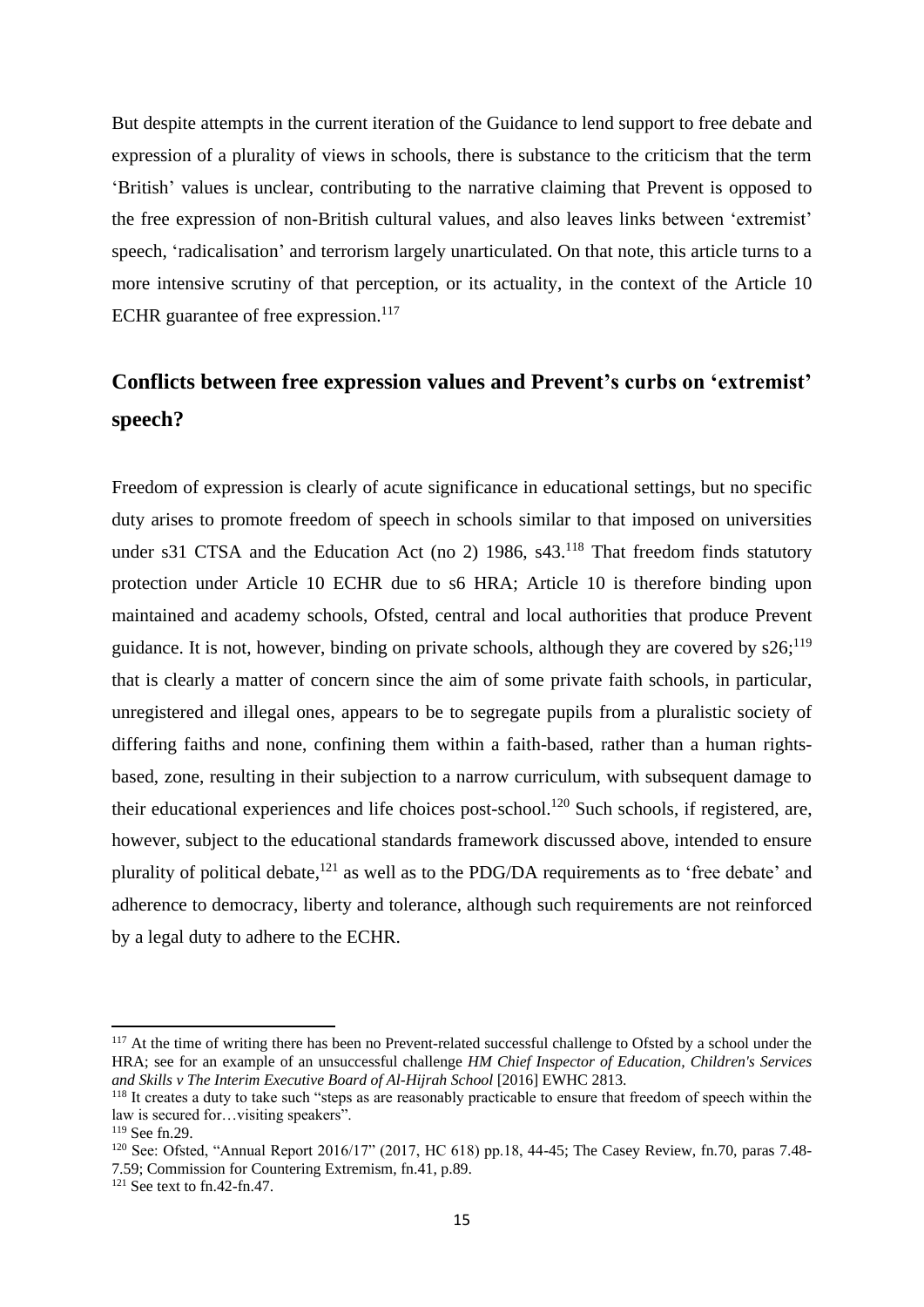But interferences via Prevent with state school-based speech may be justifiable under Article 10(2) where links to terrorism, violence or hate speech are apparent. Claims might fail at the outset under a narrow interpretation of the term 'victim' under s7 HRA: the applicant's claim in *Butt* that the HEPDG was unlawful since it had contributed to creating a chilling effect, indirectly preventing him from exercising his Article 10 right,<sup>122</sup> was rejected on the basis that he could not claim to be a 'victim' since he had not advanced any evidence that University societies had failed to invite him to speak or rescinded invitations, or that they would be likely to do so.<sup>123</sup> In the schools' context, then, a claim that the PDG had resulted in interference with a speaker's Article 10 right *indirectly* would probably fail; specific evidence that discouragement of expression had occurred, or was likely to occur,<sup>124</sup> would appear to be required.<sup>125</sup> In that case, if 'extremist' expression opposing fundamental 'British' values<sup>126</sup> as defined in the PDG was at issue, it would tend to fall within the scope of Article 10(1) unless Article 17 applied since, as is well established, the term 'expression' covers all sorts of expression, including disturbing, or even discriminatory material; $^{127}$  it was accepted impliedly that the 'extremist' speech at issue in *Butt* would have been covered by Article 10(1). 128

But Article 17, providing that there is no "right to engage in any activity....aimed at the destruction of any of the [ECHR] rights and freedoms", could play a role in precluding a finding that an interference fell within Article  $10(1)^{129}$  due to measures adopted under the

<sup>122</sup> *Butt v SSHD* [2017] EWHC 1930 [72].

<sup>&</sup>lt;sup>123</sup> Ibid [95]. Justice Ousley referred to the Strasbourg Court's "Practical Guide on Admissibility Criteria": "to claim to be a [potential] victim…an applicant must produce reasonable and convincing evidence of the likelihood that a violation affecting him or her personally will occur; mere suspicion or conjecture is insufficient…However...a law [could violate] rights, in the absence of an individual measure of implementation, if he or she is required either to modify his or her conduct or risks being prosecuted, or if he or she is a member of a class of people who risk being directly affected by the legislation" (ibid [82]).

<sup>124</sup> Ibid [92], citing *Altuğ Taner Akçam v Turkey* (2016) 62 E.H.R.R. 12, para 68.

<sup>&</sup>lt;sup>125</sup> An example in which that test could have been satisfied concerned an apparent Prevent intervention attributable in part to teachers' mistaken belief that a pupil's t-shirt endorsed the leader of Daesh; the intervention was discontinued before the CPP stage was reached: Rights Watch, fn.2, p.32.

<sup>126</sup> PDG, fn.[22](#page-2-0), para 7.

<sup>127</sup> See *Ibragim Iragimov and ors v Russia* (App nos. 1413/08 and 28621/11), judgment of 28 August 2018; that material was contextualised by the theme of tolerance in the text in question. See further eg: *Handyside v UK*  (1979-80) 1 E.H.R.R. 737; *VBK v Austria* (2008) 47 E.H.R.R. 5; *IA v Turkey* (2007) 45 E.H.R.R. 30, para 28; *Gough v DPP* [2013] EWHC 3267; *Giniewski v France* (2007) 45 E.H.R.R. 23; *E.S. v Austria* (App no. [38450/12\)](https://hudoc.echr.coe.int/eng#{"appno":["38450/12"]}), judgment of 25 October 2018.

<sup>128</sup> *Butt v SSHD* [2017] EWHC 1930 [96]-[151].

<sup>129</sup> See: *Roj TV A/S v Denmark* (App no. 40454/07) decision of 17 April 2018, para 47; *Molnar v Romania* (App no. 16637/06), decision of 23 October 2012, para 23 (concerning in part homophobic expression); *Williamson v Germany* (App no. 64496/17), judgment of 8 January 2019, paras 25-27.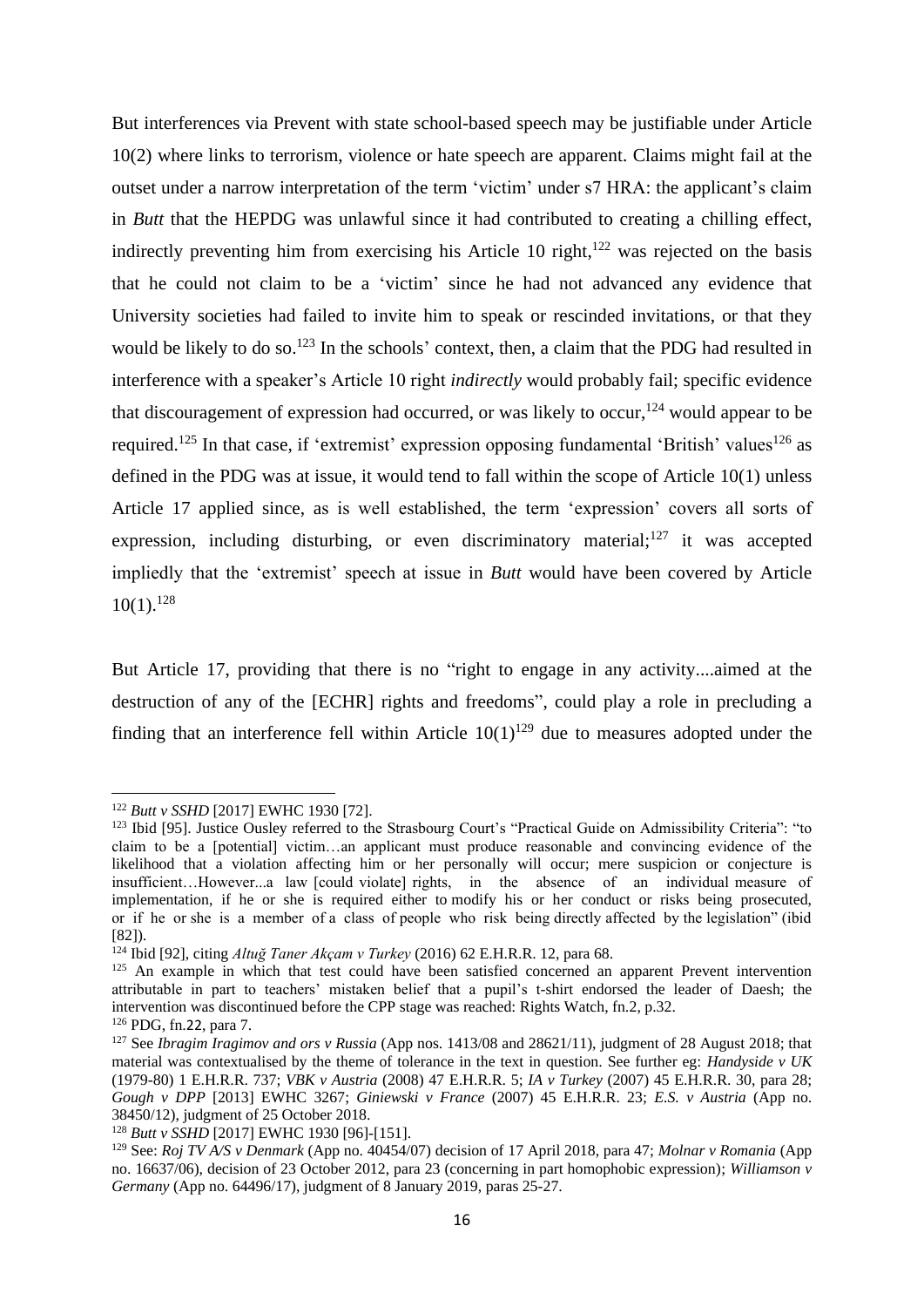PDG or DA in schools.<sup>130</sup> The Article was relied on to effect such an exclusionary approach in *Norwood v UK*<sup>131</sup> in relation to an expression of anti-Muslim sentiment;<sup>132</sup> inadmissibility was found to arise, although the expression was unlikely to inspire violence;<sup>133</sup> rather, it linked Muslims as a group with "a grave act of terrorism…." and was incompatible with Convention values, "notably, tolerance, social peace and non-discrimination".<sup>134</sup> A more readily defensible reliance on Article 17 arose in *Belkacem v Belgium*: <sup>135</sup> an Article 10 claim from a Salafist preacher convicted of offences relating to incitement to violence against non-Muslims was declared inadmissible; the Court, however, elided the application of Article 17 to incitement to violence - "defending Sharia while calling for violence to establish it could be regarded as 'hate speech'" – with a statement of much more general import: "each Contracting State was entitled to oppose political movements based on religious fundamentalism."<sup>136</sup> Interference under Prevent with speakers or literature in schools expressing similar 'extremist' viewpoints would tend to fall within Article 17, following this over-broad approach, especially if associated with groups opposed to ECHR values, such as the BNP in *Norwood* or Sharia4Belgium in *Belkacem*. A potential example is provided by school-boy Rahmaan Mohammadi who read out pro-Palestinian leaflets produced by the pro-Hamas organization, Friends of al-Aqsa mosque, in the classroom, and was referred to police by the school,<sup>137</sup> although no action was taken.<sup>138</sup>

<span id="page-16-0"></span>But this broad exclusionary approach is clearly open to criticism as failing to confine itself to expressions of support for violence, and as demonstrating a striking contrast to the Court's tendency to create a broad scope for Article 10(1), combined with the demand under Article 10(2) for particularly weighty justification for interference with speech of political or moral import.<sup>139</sup> Such a justification was, however, identified in respect of one form of 'extremist' speech in *preference* to relying on Article 17 in *Vejdeland* v Sweden;<sup>140</sup> the applicants had distributed homophobic leaflets in a secondary school, resulting in their convictions for "agitation against a national or ethnic group". The school setting, it was found, militated in

<sup>130</sup> See e.g.: *Garaudy v France* (App no. 65831/01), decision of 24 June 2003 (French only).

<sup>131</sup> *Norwood v UK* (2005) 40 E.H.R.R. SE11.

<sup>132</sup> Ibid, para 111.

<sup>133</sup> Ibid, para 113-14.

<sup>134</sup> Ibid, para 114.

<sup>135</sup> *Belkacem v Belgium* (App no. 34367/14), decision of 20 July 2017.

<sup>136</sup> Ibid, pp.2-3.

<sup>&</sup>lt;sup>137</sup> Rights Watch, fn.2, paras 99-115.

<sup>138</sup> Open Society Justice Initiative, f[n.74,](#page-8-0) pp.86-89.

<sup>139</sup> *Baka v Hungary* (2017) 64 E.H.R.R. 6, para 159; see further *Butt v SSHD* [2017] EWHC 1930 [112].

 $140$  (2014) 58 E.H.R.R. 15.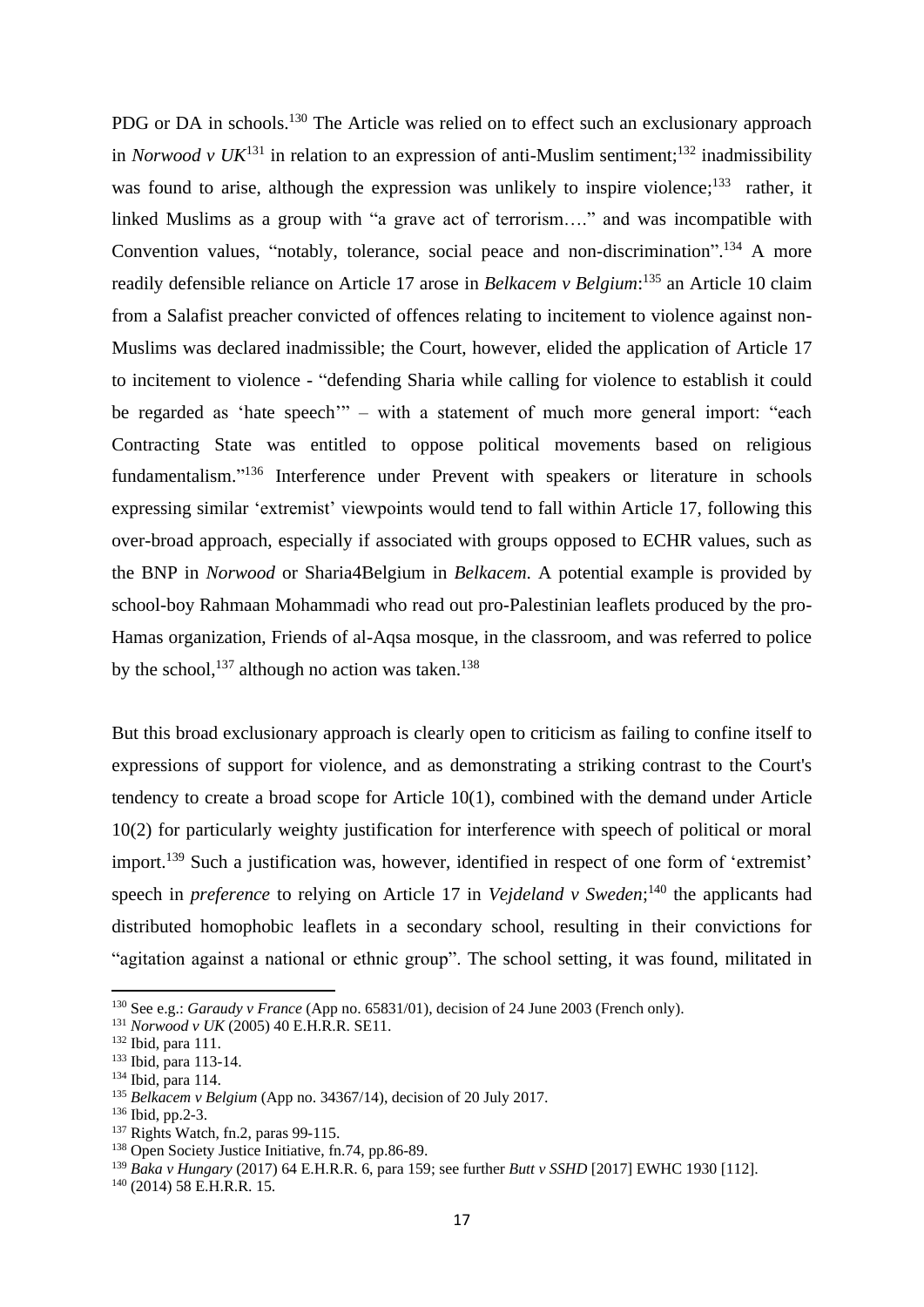*favour* of finding that the interference with their activities was justified, given the unacceptability of homophobic expression in a democratic society.<sup>141</sup> A similar stance was adopted in *Butt* (hypothetically); it was initially claimed that the HEPDG was unlawful on the basis that it was not 'prescribed by law' under Article 10(2) since it was not drafted with sufficient precision, it contained discretionary powers of uncertain scope and it lacked safeguards against abuse of those powers.<sup>142</sup> Those arguments, which reflect those of certain NGOs and academics,<sup>143</sup> were rejected, primarily because they misconstrued the nature of the HEPDG's status, since the Guidance must merely be "taken into account" by a relevant decision-maker.<sup>144</sup>

<span id="page-17-0"></span>The claim in *Butt* that the HEPDG was not a necessary measure in a democratic society since it was intended to prevent people being drawn into *non-violent* as well as violent 'extremism' was also rejected,<sup>145</sup> in a significant judicial exposition of the links between terrorist violence and 'extremism': non-violent 'extremism', it was found, could be characterised as promoting "hatred and division...encouraging isolationism",<sup>146</sup> a sense of separateness, alienation, victimhood…at one with a rigid....version of religion or ideology" capable of justifying violence,<sup>147</sup> since those persuaded by the expression might reject the democratic means of effecting legal change.<sup>148</sup> Inclusion of such 'extremism' was therefore found to be rationally connected to the aim of protecting the rights of others to be free from threats of violence.<sup>149</sup> Those findings in respect of speech inconsistent with democratic values, including intolerance of non-state actors for other groups, would also apply in schools as regards satisfying the necessity test. Such an approach would also be consistent with that taken to non-discrimination under Article 14 and with the emphasis on the preservation of a

<sup>141</sup> Ibid, paras 54-56. See also *Ibragim Iragimov and ors v Russia* (App nos. 1413/08, 28621/11), judgment of 28 August 2018, paras 61-63: application of Article 17 was not accepted and a breach of Article 10 found since statements condemnatory of non-Muslims were put forward, but in a context of tolerance; see also *Perincek v Switzerland* [\(2016\) 63 E.H.R.R. 6,](https://uk.westlaw.com/Document/I1B5EEBC03FA811E6AB95BF4C0A72A4D7/View/FullText.html?navigationPath=Search%2Fv1%2Fresults%2Fnavigation%2Fi0ad6ad3d0000016ea67ef276adfa6d85%3FNav%3DUK-CASES%26fragmentIdentifier%3DI7BD05BA03F6811E6AEDB9FA565603094%26parentRank%3D0%26startIndex%3D1%26contextData%3D%2528sc.Search%2529%26transitionType%3DSearchItem&listSource=Search&listPageSource=b41a6dafba4fabb756c79f596cf1117d&list=UK-CASES&rank=1&sessionScopeId=0e909f74bfa392ea85f708913121af3dbc51e31cdb111bb5600f9c9821aeca30&originationContext=Search%20Result&transitionType=SearchItem&contextData=%28sc.Search%29) para 115.

<sup>142</sup> *Butt v SSHD* [2017] EWHC 1930 [96].

<sup>&</sup>lt;sup>143</sup> See Rights Watch, fn.2, para 18, and fn[.74.](#page-8-0)

<sup>144</sup> *Butt v SSHD* [2017] EWHC 1930 [98].

<sup>145</sup> Ibid [128], [140].

<sup>146</sup> Ibid [127], [129].

<sup>147</sup> Ibid [134]-[137]. This description conforms to the stance of Islamic 'extremist' groups, such as Al-Muhajiroun; see e.g. M. Kenney, *The Islamic State in Britain* (Cambridge: CUP, 2018), chap 3. See further fn[.159.](#page-19-0)

<sup>148</sup> Ibid [138].

<sup>149</sup> Ibid [132]-[140]. These findings were not disturbed on appeal: *R (Butt) v SSHD* [2019] EWCA Civ 256 [155]-[157].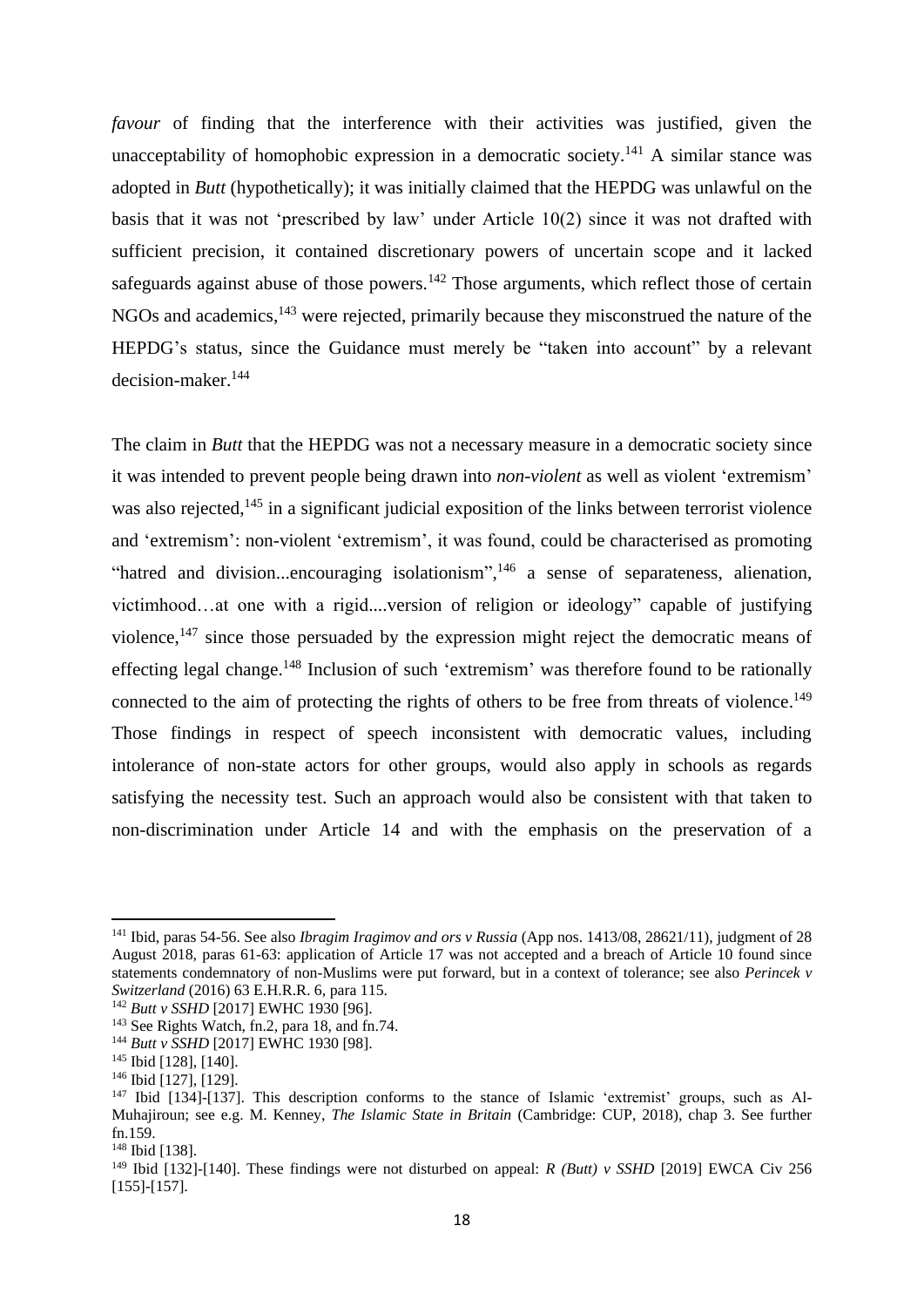democratic society under Protocol 1, Article  $2<sup>,150</sup>$  while it is also bolstered by provisions of the UN Convention on the Rights of the Child providing for the free expression of children, and for their self-development in education. 151

Proportionality demands under Article 10(2) would tend to be satisfied where the 'extremist' speech targeted had links to terrorism, and also since the consequences for pupils of interventions are normally fairly minimal; as discussed, most do not proceed past an initial enquiry,<sup>152</sup> and if referral of a pupil for support occurs it is voluntary. The imposition of a prohibition order<sup>153</sup> against a member of staff or a ban on a speaker found to express 'extremist' views to pupils, would have a more significant impact, but, depending on the evidence as to the link with terrorism, the need to manage the risk of 'radicalisation' posed by such individuals would tend to be greater.<sup>154</sup>

Such a full application of the tests under Article 10(2) to Prevent-based interference with non-violent 'extremist' expression, confining reliance on Article 17 to expressions of violent 'extremism,'<sup>155</sup> would avoid setting "aside substantial principles and safeguards that are characteristic of the European speech-protective framework",<sup>156</sup> while also bringing greater methodological consistency to the policing of the divide between Articles 17 and 10.

#### **A reformed iteration of Prevent – redefining 'extremism'**

Although, as discussed, Prevent might survive another specific Article 10-based challenge, this time in the context of schools, revision of the Guidance is still required: its broadened scope in opposing 'radicalisation' and non-violent 'extremism' has not been accompanied by

<sup>150</sup> See: *Kjeldsen, Busk Madsen and Pedersen v Denmark* (1979-80) 1 E.H.R.R. 711, para 53; *Campbell and Cosans v UK* (1982) 4 E.H.R.R. 293, para 58.

<sup>&</sup>lt;sup>151</sup> Article 13 protects children's freedom of expression, while under Article 29(1)(a) education should be aimed at the "development of the child's personality, talents and mental and physical abilities to their fullest potential", and the "preparation of the child for responsible life in a free society, in the spirit of understanding, peace, tolerance, equality of sexes" (Article  $29(1)(d)$ ).

<sup>152</sup> See fn[.80.](#page-9-2)

<sup>153</sup> See fn[.93.](#page-10-0)

<sup>154</sup> In a different context it has been found: "a college...is entitled to have rules restricting the nature of the language it is appropriate for teachers...to use towards students...this comes within...Article 10(2) ECHR…": *Wood v Oldham College* [2004] EWCA Civ 1833 [28].

<sup>155</sup> As in e.g. *Hizb ut Tahrir and Others v Germany* (App no. 31098/08), decision of 12 June 2012, para 73 (a representative of the Islamic group had advocated the destruction of Israel and had written articles purporting to justify suicide attacks).

<sup>&</sup>lt;sup>156</sup> H. Cannie and D. Voorhoof, "The Abuse Clause and Freedom of Expression in the ECHR: An Added Value for Democracy and Human Rights Protection?" (2011) 29(1) Netherlands Law Quarterly 54, p.83.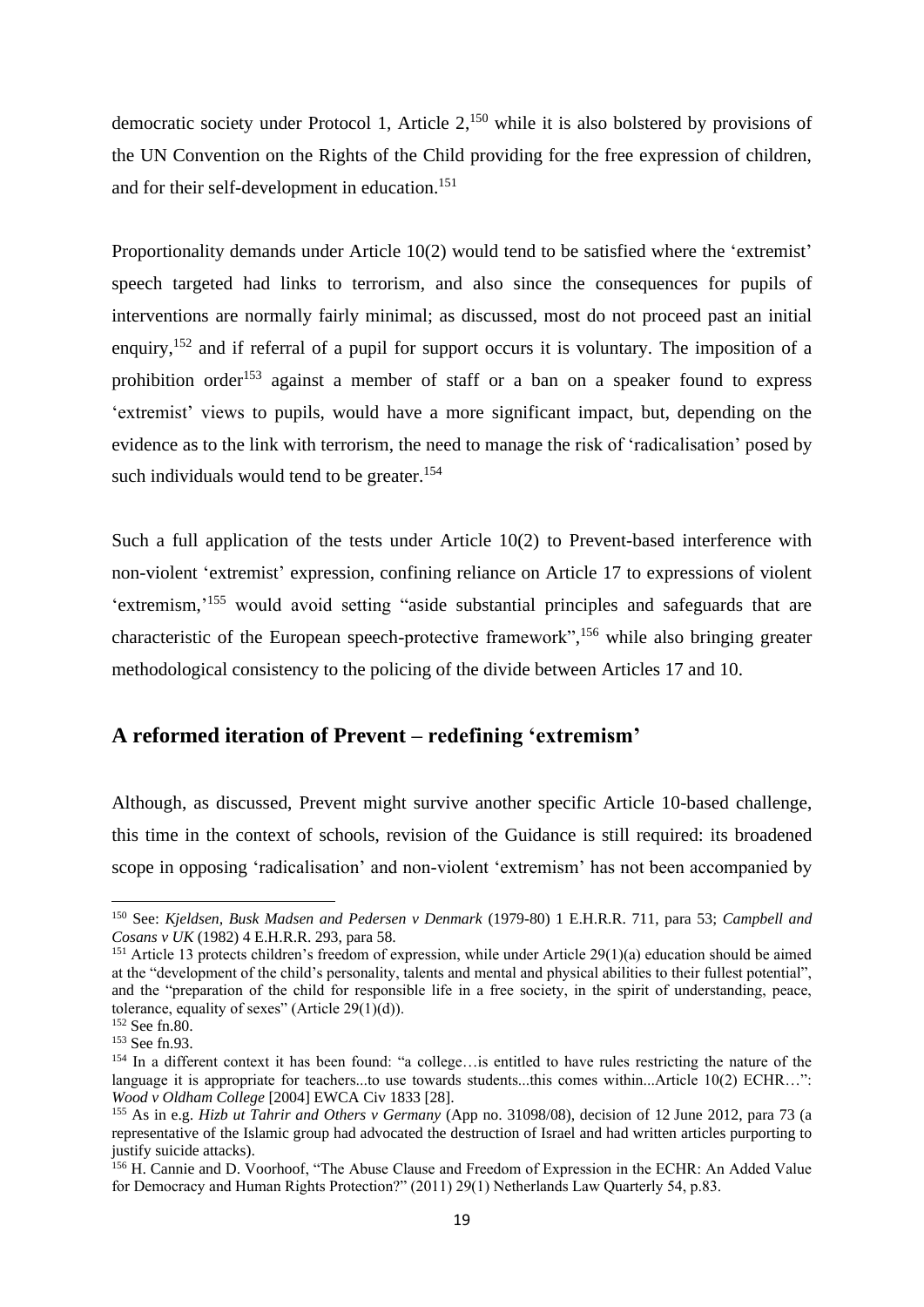a PDG statement delineating more clearly both the nature of the ideologies associated with terrorism that the strategy opposes, and the need to identify the link to terrorism. Prevent therefore continues to rely on imprecise concepts of fundamental 'British' values, 'extremism' and 'radicalisation', without clearly tracing the links between them, meaning that the scheme is doubly imprecise, due both to the lack of certainty as to the demands placed on schools and the wording of s26.<sup>157</sup> This lack of clarity has contributed to occasional disproportionate actions by schools, fuelling the widespread criticism of Prevent to the effect that it chills school-based expression.

But the focus of the critical debate should *also* encompass the impact that certain forms of 'extremism' have in chilling the expression of the groups deemed 'inferior', as appears in what may be termed 'supremacist' ideology. The term 'supremacist' as used here refers to ideas associated with white supremacism – a movement that seeks to seize power for its cultural/religiously or racially (self)-defined 'group' on the basis of its perceived intrinsic superiority to other such 'groups'; the term covers isolationist/separatist supremacist groups seeking to seize power to isolate themselves from other groups.<sup>158</sup> While the term is commonly associated with white supremacism, and is used in that sense here, it can also be applied to certain Islamic movements: for example, the ideologies of Al-Nusra Front, ISIS or Al Qaeda amount to forms of Muslim supremacism, due to the interpretations placed upon concepts of loyalty and enmity/disavowal and offensive Jihad,<sup>159</sup> which amount to a belief that Muslims must seize power on a basis resembling that of white supremacist ideology.<sup>160</sup> Examples of 'supremacism' would include the view taken of non-Muslims and Ahmadi, Shia or Sufi Muslims by Sunni Muslim supremacist groups, <sup>161</sup> or of Muslims generally by white/European supremacist groups.<sup>162</sup>

<span id="page-19-0"></span>Expressions of supremacism in schools are already combated to an extent under Prevent: the PDG and DA make it clear that the duty is not designed to override existing duties inviting

<sup>159</sup> M. Kenney, *The Islamic State in Britain* (fn[.147\)](#page-17-0), p.131; G. Kepel, *Jihad: The Trail of Political Islam* (LB Tauris & co., 2002) pp. 219-222; *Shakeel Begg v BBC* [2016] EWHC 2688 [107],[115],[119]-[130],[370]. <sup>160</sup> See: K. Chaudhry, "Like white supremacy, another monster rears its head in America, and no one is talking about it", *Huffington Post,* 26.11.17, [https://www.huffpost.com/entry/like-white-supremacy-another-monster](https://www.huffpost.com/entry/like-white-supremacy-another-monster-rears-its-head_b_5a174fa6e4b0250a107bfe94)[rears-its-head\\_b\\_5a174fa6e4b0250a107bfe94](https://www.huffpost.com/entry/like-white-supremacy-another-monster-rears-its-head_b_5a174fa6e4b0250a107bfe94) [Accessed 01.04.20].

<sup>157</sup> See C. Walker, fn[.19,](#page-2-3) 732-36.

<sup>158</sup> See further L. Bowman-Grieve "Exploring 'Stormfront': A Virtual Community of the Radical Right" (2009) 32(11) *Studies in Conflict & Terrorism* 989.

<sup>161</sup> See: Commission for Countering Extremism, f[n.41,](#page-4-0) p.110; D. Gartenstein-Ross, 'The role of consensus in the contemporary struggle for Islam' (2008) 6(4) *The Review of faith & International Affairs* 13, 14-16. <sup>162</sup> See S. Khan and T. McMahon, *The Battle for British Islam* (London: Saqi 2016), chap 2.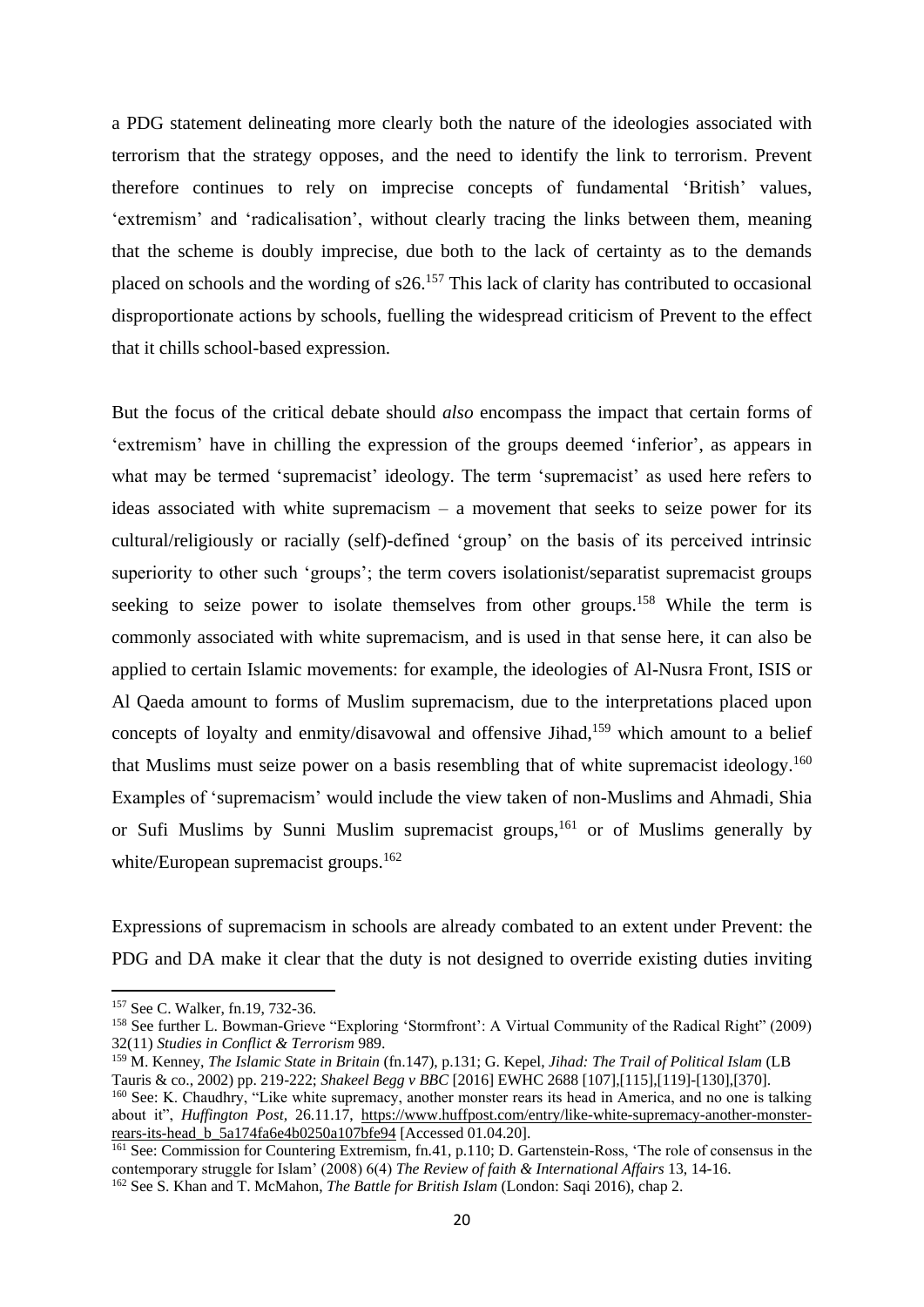pluralism of debate,<sup>163</sup> and the DA indicates that pressure should be brought to bear against governors, teachers and pupils who espouse and express such intolerant views, contrary to promoting 'mutual respect' between groups,<sup>164</sup> a pressure it is hard to describe as illegitimate in free speech terms.<sup>165</sup> Various sources, including local authority<sup>166</sup> and teaching union guidance,<sup>167</sup> have emphasised that promotion of 'British' values opposes the singling out of certain groups as either inferior or superior, or as more or less entitled to enjoy freedoms and benefits than others, while schemes to support schools to promote such values have been found to improve teaching on pluralism and tolerance.<sup>168</sup> ECHR values opposing supremacist expression, reflected in particular under Articles 10 and 14, Protocol 1 Article  $2^{169}$  – supporting plurality of debate, democratic participation, the search for truth, selfdevelopment,<sup>170</sup> non-discrimination – may thus be said to find some, albeit inadequate, reflection in the current iteration of the Prevent strategy.

The current independent Review therefore provides the twin opportunities, first for creating more precisely focused curbs on certain forms of school-based supremacist speech in a revised PDG and DA. Secondly, such revision should reject an over-broad notion of 'extremism', as starkly illustrated by the much criticised recent (albeit, temporary) inclusion of Extinction Rebellion in Prevent documents.<sup>171</sup> The current all-encompassing definition of 'extremism', impliedly linking the notion to all forms of 'radicalisation' and 'terrorism', is a

<sup>167</sup> National Union of Teachers, "Education and Extremism: Advice for Members" (2015) <https://www.teachers.org.uk/equality/equality-matters/education-and-extremism> [Accessed 01.04.20], pp.3-4.

<sup>163</sup> PDG, fn[.22,](#page-2-0) paras 58,64, DA, fn[.11,](#page-1-2) p.8.

 $164$  DA, f[n.11,](#page-1-2) p.8.

<sup>&</sup>lt;sup>165</sup> See Greer and Bell, "Counter-terrorist law in British universities: a review of the 'prevent' debate" [2018] P.L. 84, 97-99.

<sup>166</sup> See, e.g. "Understanding Tower Hamlets' Prevent Guidance for Schools" [https://www.towerhamlets.gov.uk/Documents/Education-and-](https://www.towerhamlets.gov.uk/Documents/Education-and-skills/Tower_Hamlets_prevent_resources/Undertstanding_Tower_Hamlets_Prevent_Gudiance_for_Schools.pdf)

[skills/Tower\\_Hamlets\\_prevent\\_resources/Undertstanding\\_Tower\\_Hamlets\\_Prevent\\_Gudiance\\_for\\_Schools.pdf](https://www.towerhamlets.gov.uk/Documents/Education-and-skills/Tower_Hamlets_prevent_resources/Undertstanding_Tower_Hamlets_Prevent_Gudiance_for_Schools.pdf) [Accessed 01.04.20], p.24.

<sup>&</sup>lt;sup>168</sup> See: T. Chisholm and A. Coulter, 'Safeguarding and radicalisation' (Kantar Public, Social Science in government, August 2017) p.28; Ofsted, "Annual Report 2016/17" (2017, HC 618) p.8.

<sup>169</sup> See e.g.: *Folgerø v Norway* (2008) 46 E.H.R.R. 47, para 84; *Hasan and Eylem Zengin v Turkey* (2008) 46 E.H.R.R. 44, paras 47-55; *Dojan v Germany* (App no. 319/08), decision of 13 September 2011, p.14. Discrimination within the scope of Article 10 or Protocol 1 Article 2 would be covered by the guarantee against discrimination under Article 14.

<sup>170</sup> See further as to these speech rationales: F. Schauer, 'Free Speech in a World of Private Power', T. Campbell, 'Rationales for Freedom of Communication' and E. Barendt, 'Importing United States Free Speech Jurisprudence?' in T. Campbell and W. Sadurski (eds.), *Freedom of Communication* (Aldershot: Dartmouth Publishing, 1994); I. Loveland, 'A Free Trade in Ideas—and Outcomes' and J. Laws 'Meiklejohn, the First Amendment and Free Speech in English Law' in I. Loveland (ed.), *Importing the First Amendment, Freedom of Expression in Britain, Europe and the USA* (Oxford: Hart, 1998); H. Fenwick and G. Phillipson, *Media Freedom under the Human Rights Act* (Oxford: OUP, 2006) chapter 1. <sup>171</sup> CAGE, Beyond Prevent, fn[.7,](#page-1-3) p.11.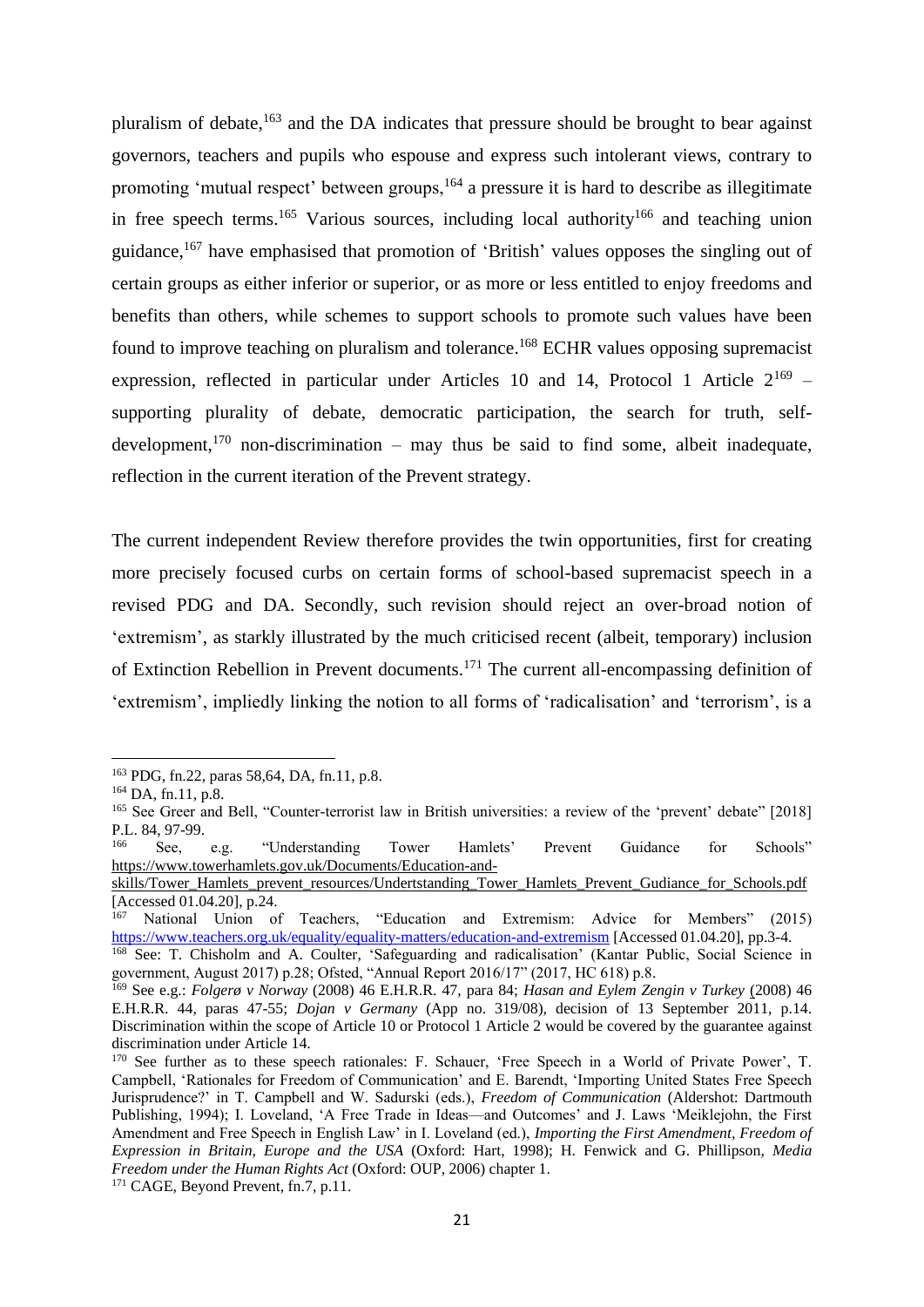key failing of the policy,  $172$  since the term does not clearly identify the groups and ideas which must be opposed; thus it is readily misrepresented as targeting broader groups, such as Muslims. But this conceptual weakness, inherent in counter-'extremism' policy, need not mean that CTSA Part 5 underpinning guidance linking counter-extremism with counterterrorism should simply be repealed. $173$ 

Rather, in order to seize these opportunities, the interpretation placed upon 'extremism' by the High Court in *Butt,*<sup>174</sup> which also demanded a link to terrorism, could provide a foundation for clarifying the PDG and DA to refer to "supremacist extremism," since groups with supremacist goals necessarily oppose anti-discrimination efforts inherent in the securing of human rights in democratic societies. So use of the term would cohere with the support of the ECHR expressed in Articles 10(2), 14 and 17 for the rights and freedoms enjoyed in such societies; in particular, Article 10 read with 14 would oppose a strong appeal to freedom of religious expression to justify supremacist failures of tolerance in relation to other groups.<sup>175</sup> The Commission for Countering Extremism, in a significant Report, found that such supremacist beliefs (and expressions of hatred/hostility to other groups) should form a core element of the definition of 'extremism',<sup>176</sup> although the replacement term recommended in the Report, 'hateful extremism,' does not, it is argued, depart sufficiently from the current overbroad definition. It would also be essential to state in the PDG that supremacist 'extremism' denotes opposition to 'fundamental British *human rights* values': since such values are universal, Prevent would be less susceptible to criticism due to its perceived opposition to 'non-British' cultural values.<sup>177</sup> Further, clearly, some supremacist groups are unlinked to terrorism in the UK and are not the target of Prevent; therefore the PDG would also need to specify the need for a potential linkage between the "supremacist extremism," in question, whether pertaining to the far-right or otherwise, and terrorist-related activity.

#### **Conclusions**

<sup>172</sup> See Commission for Countering Extremism, f[n.41,](#page-4-0) p.94.

<sup>&</sup>lt;sup>173</sup> Repeal of all such legislation was recently recommended by the Special Rapporteur: fn.[5](#page-0-2).

<sup>174</sup> [2017] EWHC 1930 (HC); [2019] EWCA Civ 256 (CA). See also *Shakeel Begg v BBC* [2016] EWHC 2688. For discussion of such juridification of the term 'extremism', see: Walker and Cawley, fn[.97,](#page-11-2) pp.6-7.

<sup>175</sup> See to similar effect *Birmingham C.C. v Afsal (No 3)* [2019] EWHC 3217 (QB) [61] in relation to anti-LGBT protests outside Birmingham schools.

<sup>176</sup> See fn[.41,](#page-4-0) p.33.

<sup>&</sup>lt;sup>177</sup> See further Hollinshead and Soyei, fn[.99,](#page-11-3) p.7; Select Committee on Citizenship and Civic Engagement, fn[.101,](#page-12-0) para 40.